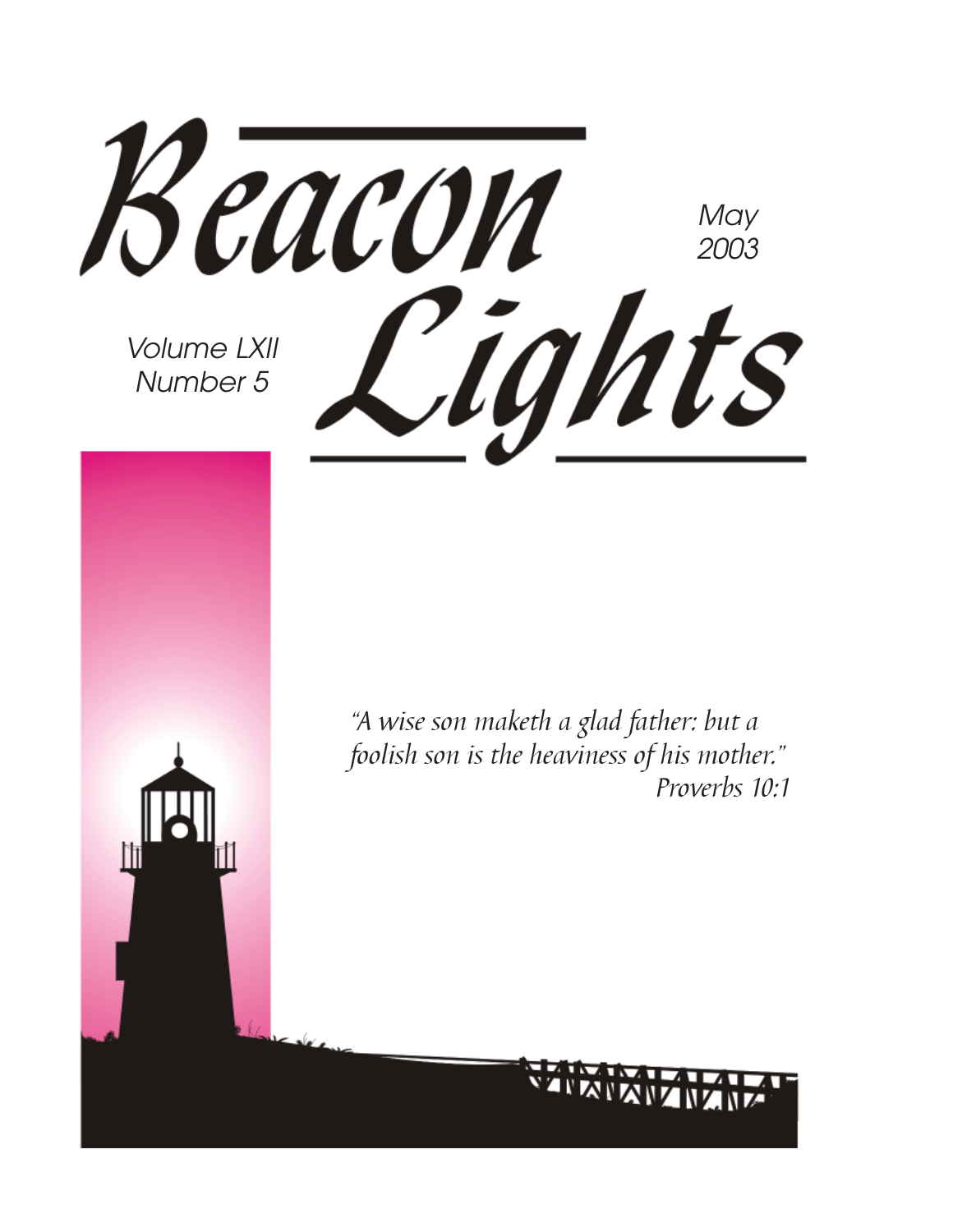#### **BEACON LIGHTS**

|  |  | <b>Table of Contents</b> |
|--|--|--------------------------|
|--|--|--------------------------|

**EDITORIAL** 

| 3                 | <b>A Note of Thanks</b>                                                                      |
|-------------------|----------------------------------------------------------------------------------------------|
| 4                 | <b>FRUITFUL BRANCHES</b><br>It's Not Just a Movie                                            |
| 6                 | THE READER ASKS<br>Why Is the Church Not Encouraged to Go Out on<br>Door-to-Door Evangelism? |
| 7                 | <b>STORY TIME</b><br><b>A Writing Contest For You</b>                                        |
| 8                 | <b>CREATION THROUGH THE SPECTACLES OF SCRIPTURE</b><br>Of Boats and Birds                    |
| 10                | <b>PASTOR PROFILE</b><br>The Life and Times of D. H. Kuiper, B.S. and V.D.M.                 |
| 13                | DEVOTIONAL<br><b>Watching Daily At My Gates</b>                                              |
| 17                | <b>Music</b><br>Ten Commandments and Music (Part 2)                                          |
| 18                | CHURCH FAMILY<br>Why I Want to Teach in a Protestant Reformed<br><b>School</b>               |
| 20                | <b>WHERE WE STAND</b><br>Arminianism (4): Events Leading Up to the Synod<br>of Dordt         |
| 22                | <b>CHURCH HISTORY</b><br>George M. Ophoff (7): High School and College                       |
| 25                | <b>GEMS OF THE MONTH</b><br><b>My Mother</b><br><b>Mother's Day</b>                          |
| 27                | LITTLE LIGHTS<br><b>The Cannon of Canons</b>                                                 |
| <b>Back Cover</b> | CHURCH NEWS                                                                                  |

EDITOR John Huizenga

ASSOCIATE EDITORS Aaron Cleveland Randy Vaalburg

SECRETARY

EDITORIAL STAFF Jeff Kalsbeek David Langerak Kris Moelker

EXECUTIVE FEDERATION BOARD Trevor Kalsbeek (President) Kevin Gritters (Vice-President) Audra Bol (Secretary) Brad Pastoor (Treasurer) Jeanine Boeve (Librarian) Rachel Kuiper (Vice-Secretary) Brad VanderVeen (Vice-Treasurer) Jim Holstege (Youth Coordinator) Rev. Barry Gritters (Spiritual Advisor)

BUSINESS OFFICE Beacon Lights P.O. Box 144 Randolph, WI 53956 Phone: (920) 326-6186 Email: huizenga@powercom.net

BEACON LIGHTS ON TAPE A free service to the legally blind. Contact Sam Copple 659 Lincoln Ave. NW Grand Rapids, MI 49504 Phone: (616) 774-4132 Email: SamCopple@email.msn.com

CHURCH NEWS ANNOUNCEMENTS Melinda Bleyenberg Email: darylmel@altelco.net.

BOOK SALES Becky Kalsbeek

TYPESETTER Robert Vermeer

PRINTER James Huizinga

MAILER Staff

Beacon Lights is published monthly by the Federation of Protestant Reformed Young People's Societies. Subscription price is \$10.00. Please send all correspondence, address changes, subscriptions, and article submissions to the business office.

#### EDITORIAL POLICY

The articles of Beacon Lights do not necessarily indicate the viewpoint of the Editorial Staff. Every author is solely responsible for the contents of his own article.

The Beacon Lights encourages its readers to contact the business office with any questions or comments. Letters may be edited for printing. We will not publish anonymous letters, but will withhold names upon request.

If any material of Beacon Lights is reprinted by another periodical, we will appreciate your giving the source and forwarding the printed periodical to the business office.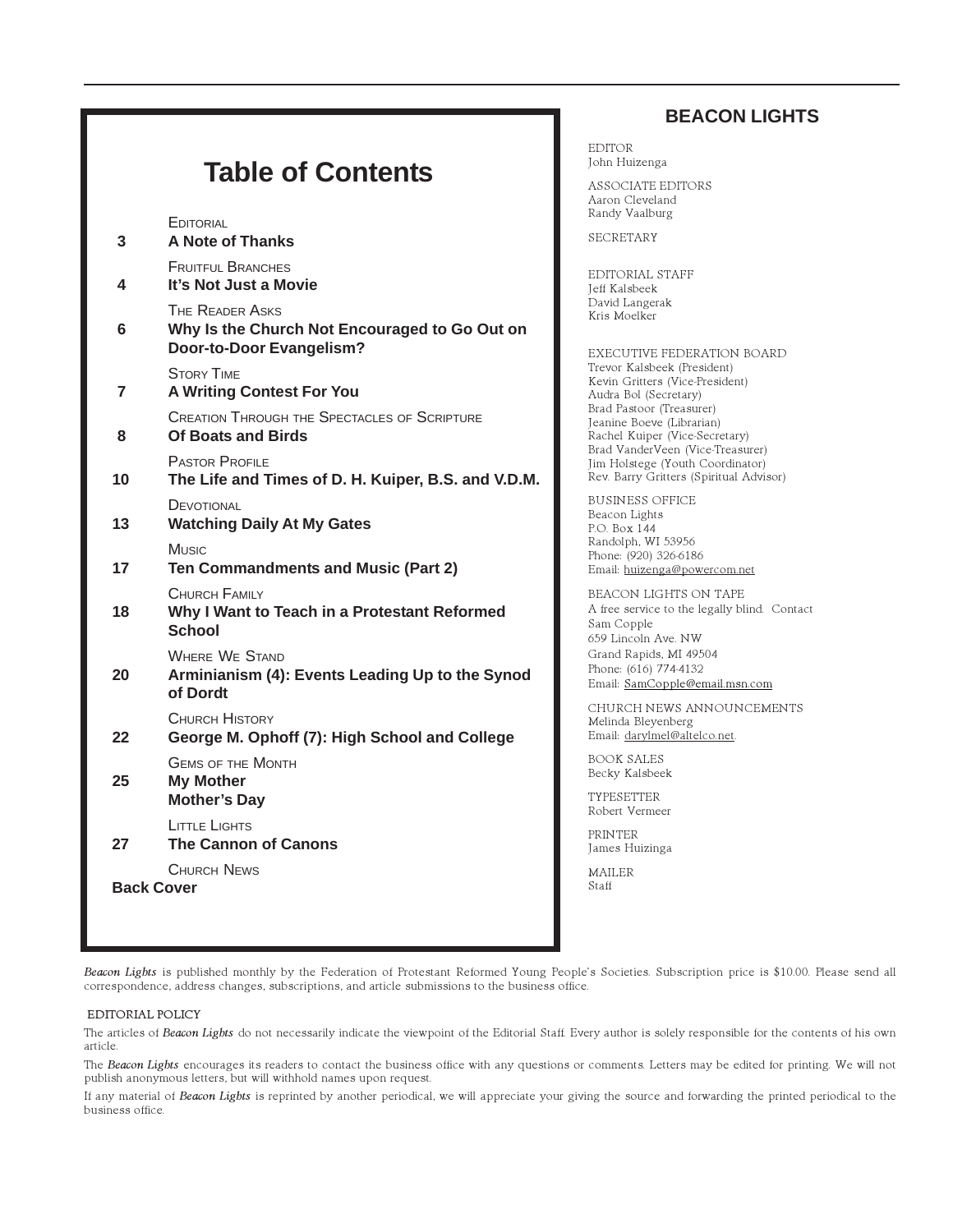

## A Note of Thanks

s editor I would like to thank everyone who has shown their support for the work<br>of *Beacon Lights* with notes and words of encouragement. It means a lot to me<br>as well as the staff. We really appreciate it when someone thi of *Beacon Lights* with notes and words of encouragement. It means a lot to me as well as the staff. We really appreciate it when someone thinks about *Beacon Lights* when they read a good poem, article, or story someone has written, and send it in for us to consider for publication. We are grateful to those who are willing to risk exposing their heart and soul and send the fruits of their own written work to share with others. We would not be able to do this work without this kind of help.

The pure preaching of God's word continues, and will always continue to bear much fruit, and it is very encouraging to see some of that fruit in the form of writing. What follows is a list of some date sensitive things to consider writing for in the future:

| Due April 20—material for Father's Day, Flag day, things related to the upcoming   |
|------------------------------------------------------------------------------------|
| convention.                                                                        |
| Due May 20—Writing Contest (see details on page 7), material for Independence Day, |
| Parent's Day, and again things relating to the upcoming convention.                |
| Due June 20—material for the beginning of school and catechism, Labor Day,         |
| Grandparent's Day, upcoming convention (note, August and September                 |
| issues are combined).                                                              |
| Due August 20—material for Columbus Day, United Nations Day, Halloween, Refor-     |
| mation Day, convention material.                                                   |
| Due September 20—convention material, Election Day, Veteran's Day, Thanksgiving    |
| Day.                                                                               |
| Due October 20—Christmas material.                                                 |
|                                                                                    |

Those going to the convention, seriously consider keeping a diary of events, thoughts, and ways in which you grew spiritually. Please contact *Beacon Lights* NOW and we can arrange to reimburse your registration fee for good convention reports and/or photos.

Please continue also to remember this work in your prayers. Yours in Christ, John Huizenga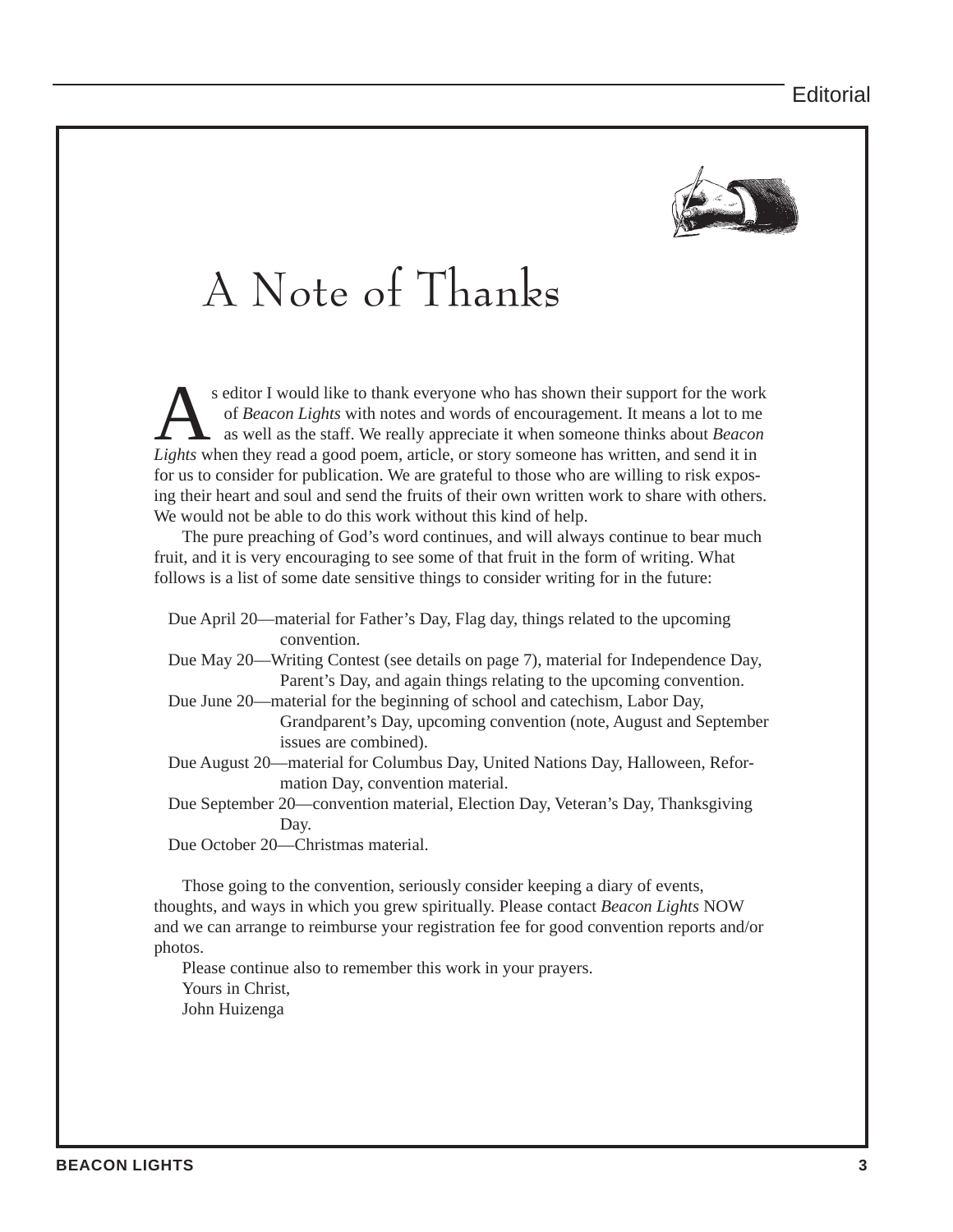### It's Not Just a Movie

by Trent Alan Van Bemmel

**Brothers and sisters in Christ, I present to you (par-**<br>don the pun) a dramatization. The scene is Fri-<br>day or Saturday night. Friend A calls up friend B<br>and asks "What's going on tonight?" Friend B says "Oh don the pun) a dramatization. The scene is Friday or Saturday night. Friend A calls up friend B and asks, "What's going on tonight?" Friend B says "Oh, not much, a bunch of us are going over to friend C's house; we'll probably just watch a movie or something." My friends, I ask you how many times this has occurred in your lives and with your group of friends?

As you can see from the title and the opening paragraph, the subject of this article deals with movies ormore specifically—drama in movies and on television. It is my goal to address some concerns that I have about covenant young people and the involvement of viewing this drama in our lives. Also, I would like to take a look at what scripture has to say about the subject. And, finally, I will give some closing remarks and look at some sound advice.

We all know to different degrees that the subject of drama is a touchy one in our churches. Some have been shielded as much as possible from drama both on television and in movies by their parents. I would like to commend these parents as they "Train up a child in the way he should go" (Prov 22:6). Others have not been taught so diligently. True, they are not allowed to attend the theaters. But they are allowed to watch that same movie in the privacy of their own home. And the last group of young people has been left unhindered in their exposure to the television shows and movies that make up a large part of the culture around us. It is for these last two groups that I fear the most. Drama is a powerful tool that the Devil uses to tempt God's elect and cause them to stumble on the path that the Lord is leading them on. It creates a world devoid of Christ where cuss words and violence are a trivial matter. Guns, drinking, and sex are glorified

and applauded. "Well," you say, "I would never watch something like that." What about the more subtle shows, the ones that appeal to our intellect? I'm talking about the shows that are filled with symbolisms that tickle our imaginations with ideas about angels or the after life while at the same time they deny God's sovereignty

and the very place of God and His elect—heaven. Or what about the ones that get us rooting for the main character regardless of the fact that he/she may be divorced or indulged in some other gross sin. Young people, we must not take part in this.

Story Time

At first glance it appears that The Bible remains silent on this issue, but if you cast a searching eye you will be rewarded. The first text I present to you is Mathew 5:37, "But let your communication be, Yea, yea; Nay, nay: for whatsoever is more than these cometh of evil." This verse is a continuation of a group of verses discussing the subject of taking oaths. Jesus warns against taking oaths lightly and informs us of our positive calling—to show truthfulness in all our words and actions. Does drama violate this? The gifted actor is said to "take on" the personality, thoughts, emotions, and feelings of the character he or she is portraying. The gifted actor can suppress his own being and take on that of another. I ask you, is doing this not a lie? If a kind and gentle person takes on the being of, or acts like, a different coldhearted, mean-spirited person that says things the person normally would not say, and does things that person normally would not do, is that person not lying in his words and actions? If we act like we are sick in order to get out of school or work, or if we act differently when certain people are around us, do we not give a false rep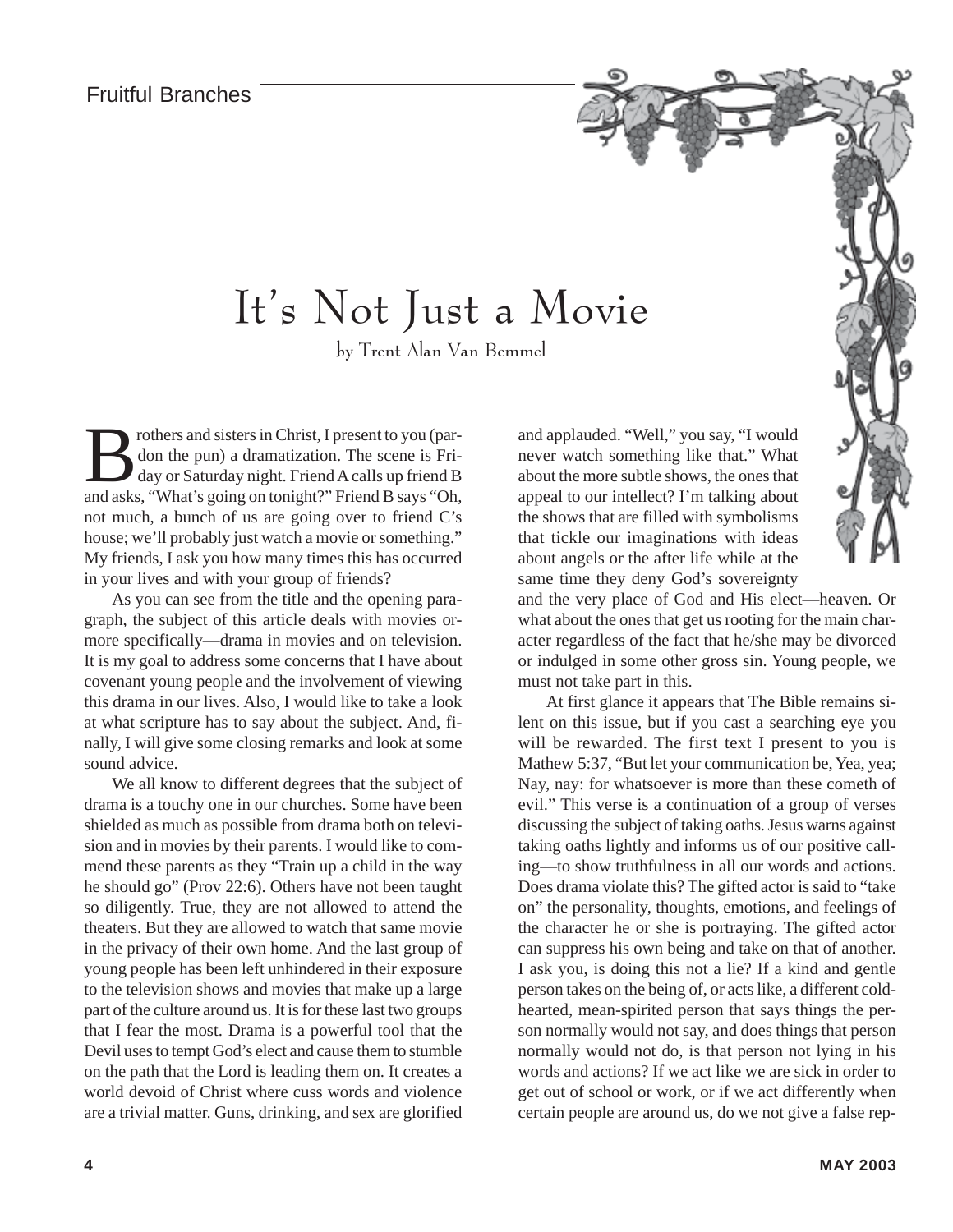resentation of ourselves? Jesus tells us to avoid evil by telling the truth in our actions and to change nothing in our representation of the way God has fashioned us. "But," you say, "that is the sin of the actor—not mine— I just watch it." This argument, while it may seem logical at first, has no foundation. By just sitting there and viewing this sin—whether it be in a theater or on your own couch—by funding it with the money the Lord has graciously given you, and by letting this sin and those who commit it influence our speech, our clothing, or our hair style, we join hands with the world. We become servants of the world. We say what the world wants us to say, we spend our money how the world want us to spend it, and we look how the world thinks we should look. We throw away our goodly heritage and spit in the face of our heavenly Father when He says "Know ye not, that to whom ye yield yourselves servants to obey, his servants ye are to whom ye obey; whether of sin unto death, or of obedience unto righteousness?" (Rom. 6:16).

The second text comes from the first three verses of II Peter,

But there were false prophets also among the people, even as there shall be false teachers among you, who privily shall bring in damnable heresies, even denying the Lord that bought them, and bring upon themselves swift destruction. (2) And many shall follow their pernicious ways; by reason of whom the way of truth shall be evil spoken of. (3) And through covetousness shall they with feigned words make merchandise of you: whose judgment now of a long time lingereth not, and their damnation slumbereth not.

It is especially verse three that I want to look at here. The first part of the verse says that through or because of covetousness they shall with feigned words, or made up words (acting words), make merchandise of you or make money from you. I ask you, young people, how much money have you contributed to the false prophets and teachers—the "they" our text refers to? How much of your money (money that God has given you) have you spent on the "feigned words" of the world? The last part of the verse says that their judgment lingereth not, or that their judgment does not linger or delay; it is quick and obvious. It also says that their damnation slumbereth not or that their damnation is not asleep. It is wide awake and active in their lives. One needs only to scan the headlines from time to time to see this truth in the world. How many movie stars are not in and out of drug rehab, have had multiple divorces, or have had problems with

alcohol? How many of them lead peaceful and pleasant lives?

> …we, being covenant young people, have a special calling with regard to the world. We are called to live the life of the antithesis, to be a "peculiar people" (Deut 14:2) of the Lord our God.

The world is very good at what they do. They make movies that entice us and draw us in. They peak our interest with dazzling effects and astounding imagery. Our sinful human natures crumble all too easily at the appeal of the world. But we, being covenant young people, have a special calling with regard to the world. We are called to live the life of the antithesis, to be a "peculiar people" (Deut. 14:2) of the Lord our God. We must only do those things that glorify God's name. I leave you with some words of wisdom that you may use as a guide in all your activities whether they be on the weekend or throughout the course of the week.

Remember: you confess with your mouth that Jesus is Lord! And not to confess is to deny! This confession implies, moreover, that you would never voluntarily appear in any place where it would appear strange and awkward to confess Jesus as your Lord. It is well to remember this. To determine whether or not it is proper and partake of certain kinds of worldly amusements, we often proceed from the viewpoint of the question, "What is wrong with it?" It is more salutary to remember always your positive calling, confess with your mouth that Jesus, in Whom you believe, and of Whom you believe in your heart that God raised Him from the dead, is Lord! And wherever your very presence would be in conflict with that confession, so that it would appear absurd if you would make it, you have no proper place as a member of the body of Christ (Herman Hoeksema, *God's Eternal Good Pleasure*, pg. 158). ❖

*\_\_\_\_\_\_\_\_\_\_\_\_\_\_\_\_\_\_\_\_\_\_\_\_\_\_\_\_\_\_\_\_\_\_\_\_\_\_\_\_\_\_\_\_\_\_\_\_\_\_\_\_\_\_\_\_\_\_\_\_\_\_\_\_\_\_\_\_\_\_\_ Trent is a member of Doon Protestant Reformed Church in Doon, Iowa.*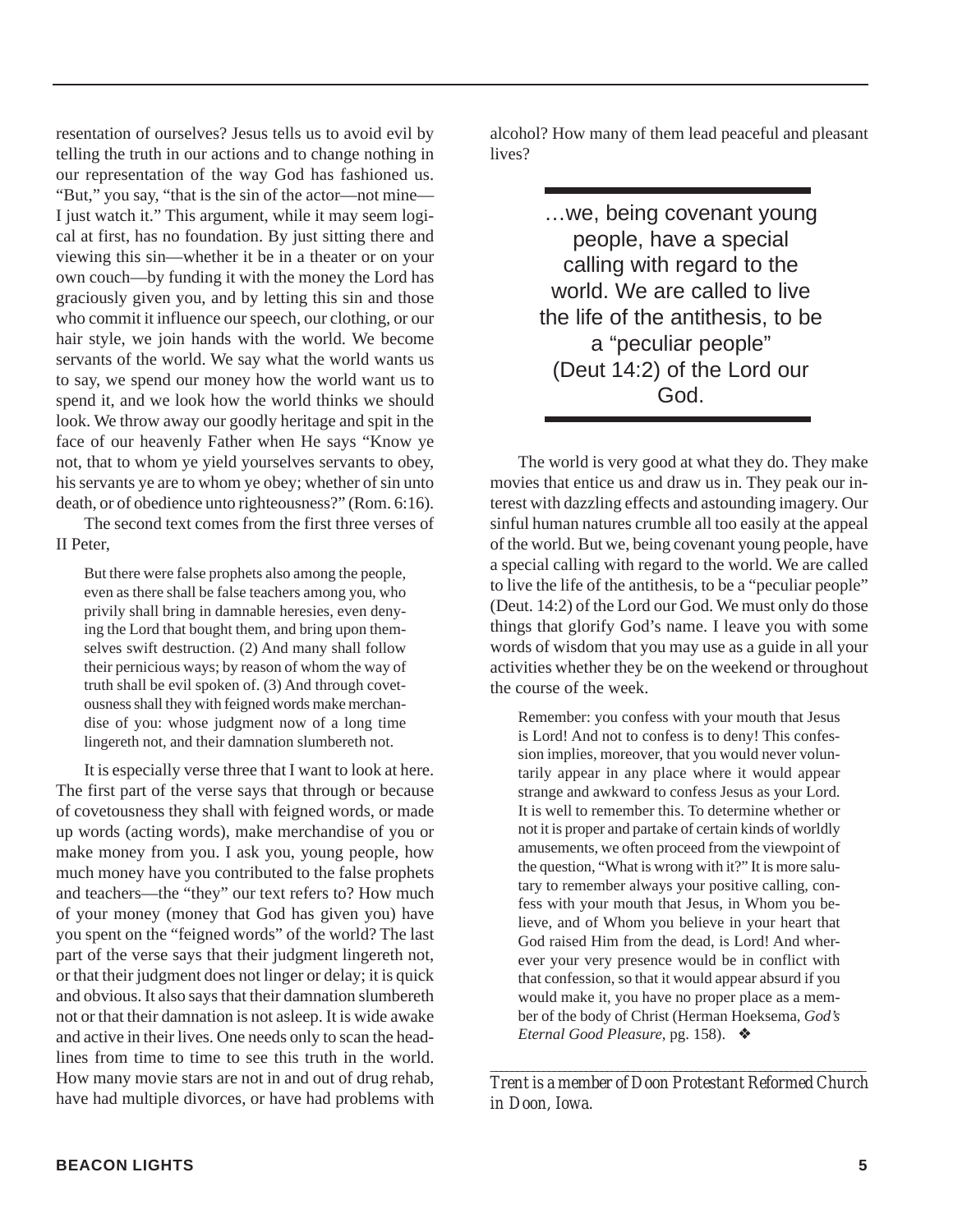# Why Is the Church Not Encouraged to Go Out on Door-to-Door Evangelism?

Greetings in the Lord Jesus Christ our Savior, Dear Pastor Laning,

First and foremost I am very thankful to God for the introduction of the new rubric "The Reader Asks" to our *Beacon Lights* Christian magazine.

My first question I would like to ask you is on evangelism. During the early church time, there were only two types of evangelism: *mass* and *personal* evangelism. Occasionally multitudes assembled to hear one of those Christians speak—especially where some outstanding miracles had occurred. As the people throng to see the miracle happening, the apostles embrace the opportunity by scattering the seed of the Gospel.

Today mass evangelism is done through conventions and radio broadcasts, as miracles have ceased and, moreover we have the complete word of God. But scarcely now would one hear of personal evangelism or " door to door" evangelism as it is usually called. It is true that we all cannot be preachers, meaning that one cannot be a preacher as well as the other, but it is also true that all Christians are *witnesses*. God has made the work of the ministry a distinct office from another, just as each of the members of our bodies its own distinct work, the eyes to see and the nose to smell.

But the question is who is supposed to be doing the work of personal evangelism? Why is nobody doing it? When I asked a couple of Christians why they would not go out on a door-to-door witnessing, they quoted Romans 10:14-15, and they even added the great commission of the Lord is for pastors and not for us. Yes I see that, but what I am talking about here is witnessing. Do I need a missionary call before I can win souls? Is it sin to even go abroad without a "call" to tell the gospel?

Why is the church not encouraged to go out on doorto-door evangelism? Christ commands us to "go out into the highways and the hedges and compel them to come in that my fathers house may be filled." (Luke 14:23) Is every Christian a witness? Then why are we not encouraged to go on personal witnessing? You do well in saying we can witness through our actions as well as our

speech, but the question is why is the door-to-door witnessing fading out of the system? As you consider to answer these questions I would also like you to look at the following passages: Luke 15:1-10, Acts 20:20.

 "The fruit of the righteous is a tree of life; and he that winneth souls is wise" (Proverbs 11:30).

#### David Afoakpah

Ghana Mission of the Protestant Reformed Churches in America

#### **Response to David Afoakpah**

#### Dear David,

It is a joy to receive a letter from a brother in Ghana, and to hear of your desire to witness to others concerning what you have come to know to be the truth of the Word of God.

Your main question has to do with why so few of us Reformed believers are out there going from door to door witnessing to others. This is an understandable question. When we know that we really do believe the truth, and that so many people walk in darkness, one might think that we should daily be going from house to house, telling others about the truth of the gospel. To support your idea that we should be doing this, you cite and ask me to comment on Acts 20:20, where Paul says to the Ephesians that he "kept back nothing that was profitable *unto you*, but have shewed you, and have taught you publickly, and from house to house."

It is certainly true that as Christians we are all called to witness to others, and to do this not only by our outward actions, but also by our confession of the truth. We are to look for opportunities to bring the Word of God to others, and we certainly rejoice when we see that God uses this to bring some of His people to repentance. The Luke 15 passage that you cite refers to this great joy. Although none of us can say that we witness to others as faithfully and as frequently as we ought, God does grant us the grace to do this more and more as we grow and mature in the faith.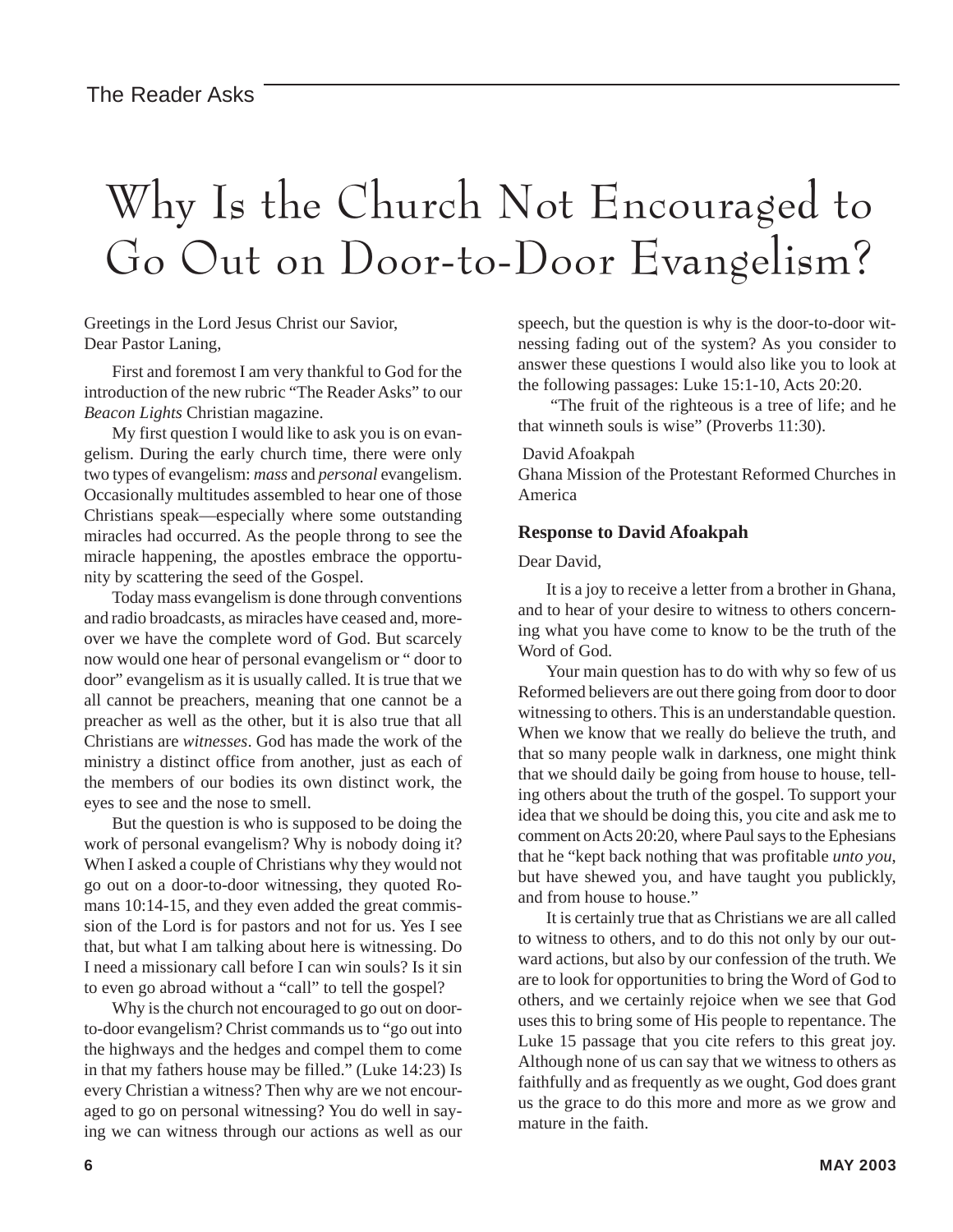But is door-to-door witnessing something that God commands? When we look at Acts 20:20, it is important to note that Paul is speaking to those who have already believed the Word that he has brought to them. It was to them that he preached not only publicly, but also from house to house. This going "from house to house" practice is still carried out today by faithful Reformed churches. For example, in the congregation where I am a member, all of the families, including my own, are visited by a committee of two elders once every year. During this visit God's Word is taught and applied to the people of God, with specific applications being made to each family. We refer to this practice as "family visitation" or "house visitation," and it is an example of the teaching from house to house of which Paul speaks.

But God in Scripture does not command His people to go from house to house among the people of the world in general. You are right that in Luke 14:23, we read of a lord saying to his servant, "Go out into the highways and hedges, and compel *them* to come in, that my house may be filled." But we must remember that this is a parable in which an earthly relationship is set forth which pictures a heavenly and spiritual relationship. One who did not see this, might conclude that we are supposed to find people in the streets and use physical force to compel them to come into the church. We must consider the spiritual principle of the kingdom of heaven that is being set forth in this earthly illustration.

In this parable, God is setting forth the truth that the call of the gospel first went to many who rejected it, and then went elsewhere to others. This refers to how this call first came to the Jews, many of which rejected it, and that after that it began to go to the Gentiles, referred to here as those in "the highways and hedges." That these people are "compelled" to come in, does not mean that they are compelled outwardly, but inwardly, by the irresistible power of God's grace. On the one hand, it is true that God draws us unto Himself in such a way that we come willingly. But here in this parable it is emphasized that God will certainly gather every one of His people by the mighty and irresistible power of His grace, so that His house will be full.

Story Time

# A Writing Contest for You Deadline is coming soon!!

re you a student in school, a student in college, starting your first job, a parent, a farmer, a doctor, a teacher, secretary or a car lege, starting your first job, a parent, a farmer, a doctor, a teacher, secretary or a car salesman? It really does not matter what you station is in life. We are sure that you and every other reader have stories to tell which will serve to build others in our Reformed faith and give glory to God. Now is your opportunity to put your story into writing for some others to enjoy.

We know it is not easy to write, so here is some incentive. You have a good chance of earning a reward for your work: you could win one of six prizes. You fit in one of two categories. Writers currently in high school or younger are eligible for a \$100, \$50, or \$25 prize. Writers out of high school and older will be judged separately and are eligible for the same prizes.

God has given to each one of us many talents so let's explore them and use them for the glory of God.

This is what we are looking for. The entries must be somewhere between 800 and 2000 words. That's about two to four pages typed double space. The story needs to come from a distinctively Reformed perspective. This means, for example, that the characters or problem in the story should in some way convey our belief in a sovereign God who saves by grace alone and lives in covenant friendship with His people. We will leave the creative details up to you. The story could be historical fiction, fiction, or nonfiction. Finally, the entries must be postmarked by May 31, 2003.

Please send your entry to: The Beacon Lights

P.O. Box 144 Randolph WI 53956

All entries must include you name, address, and which category you are writing for (high school and younger or post high.)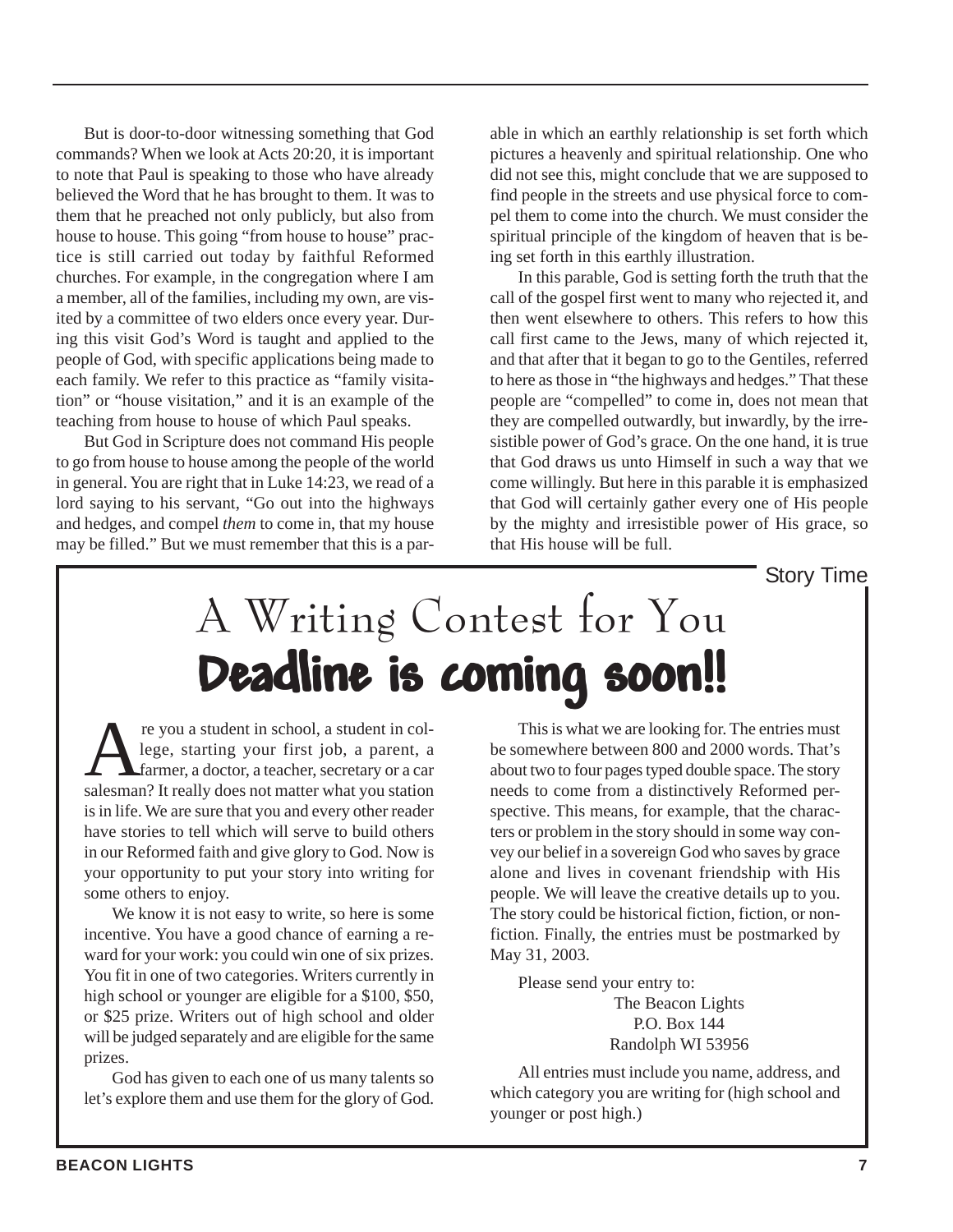In our zeal for God and our desire to witness to others, we must remember this. God will certainly gather His people, and He will do it in the way that He has set forth in His Word. This means He will do it centrally by the official preaching of the gospel by the church, but that He will also make use of the personal witnessing of the members of His church. God calls each of us to be busy each day doing the work that He has given us to do. While we are doing this, we are to look for opportunities to witness to others, without forcing it. God controls every event of history, and will open these doors as He sees fit. Each day we should begin by seeking the grace of God in prayer to be a faithful witness, so that by our words and works His name may be glorified and His people may be gathered.

I thank you again for your letter, and hope to hear again from you and some of our other brothers and sisters in Ghana. We want you to know that we frequently remember you and the other saints in Ghana in our prayers. ◆

Do you have a question that has been on your mind? Something that came up at school or during a discussion with friends or co-workers? You can be sure that there are many more people reading these words who have had the same question and are looking for answers just like you. Rev. Laning of Hope Protestant Reformed Church in Grand Rapids, Michigan is waiting to answer them. Don't worry, if you would rather your name was not published with your question, we will honor your request. We do, however, ask that your name and either your home or email address be included so that Rev. Laning can respond privately if need be.

Please send your question to:

Rev. James Laning 1550 Ferndale S.W. Walker, MI 49544 E-mail: jlaning@msn.com.

### Creation Through the Spectacles of Scripture

When I In Awesome Wonder… The Golden Coast Of Michigan Of Boats and Birds

by Deane Wassink

I am fascinated by boats; especially sailboats. They are so graceful and quiet, but for the sound of the waves and the slapping of the sails and lines against the mast. I've watched them for hours on the lake. am fascinated by boats; especially sailboats. They are so graceful and quiet, but for the sound of the waves and the slapping of the sails and lines against Watched them motor in and out of the harbor. Watched them tack and run with the wind. I've visited the tall ships. I've toured the whalers on the East Coast. I've read *Moby Dick* several times and carved small wooden sailboats. But, I've never sailed. Someday, hopefully someday soon, I'll have the opportunity. Pictures on the Golden Coast of Michigan often show a white sandy beach with white sails speckling the emerald waters of our sunlit, sparkling Inland Sea as the ultimate vacation destination for serenity and relaxation.

Another fascination for me as I consider the handiwork of God is the world of birds, as you can probably

tell from my many references to them. Their colors and shapes, their movement and habits provide an endless array of variety that shows the wonderful diversity of the creation as it reflects the beauty of its Maker. In fact those pristine pictures of the lakeshore would not be complete without several seagulls on the beach and a few more gracefully floating past on the breeze.

You may wonder why I've written about both birds and boats together. I hope that you are amazed as much as I am that the same scientific reason for birds to be able to fly (along with planes, I might add) is the same reason that sailboats can move so swiftly in the water and that they can sail into the wind. You see, the shape of a bird's wing and the shape of a sail are the same. God created the wing of the bird according to aerodynamic principles. Man, the crown of the creation and after many,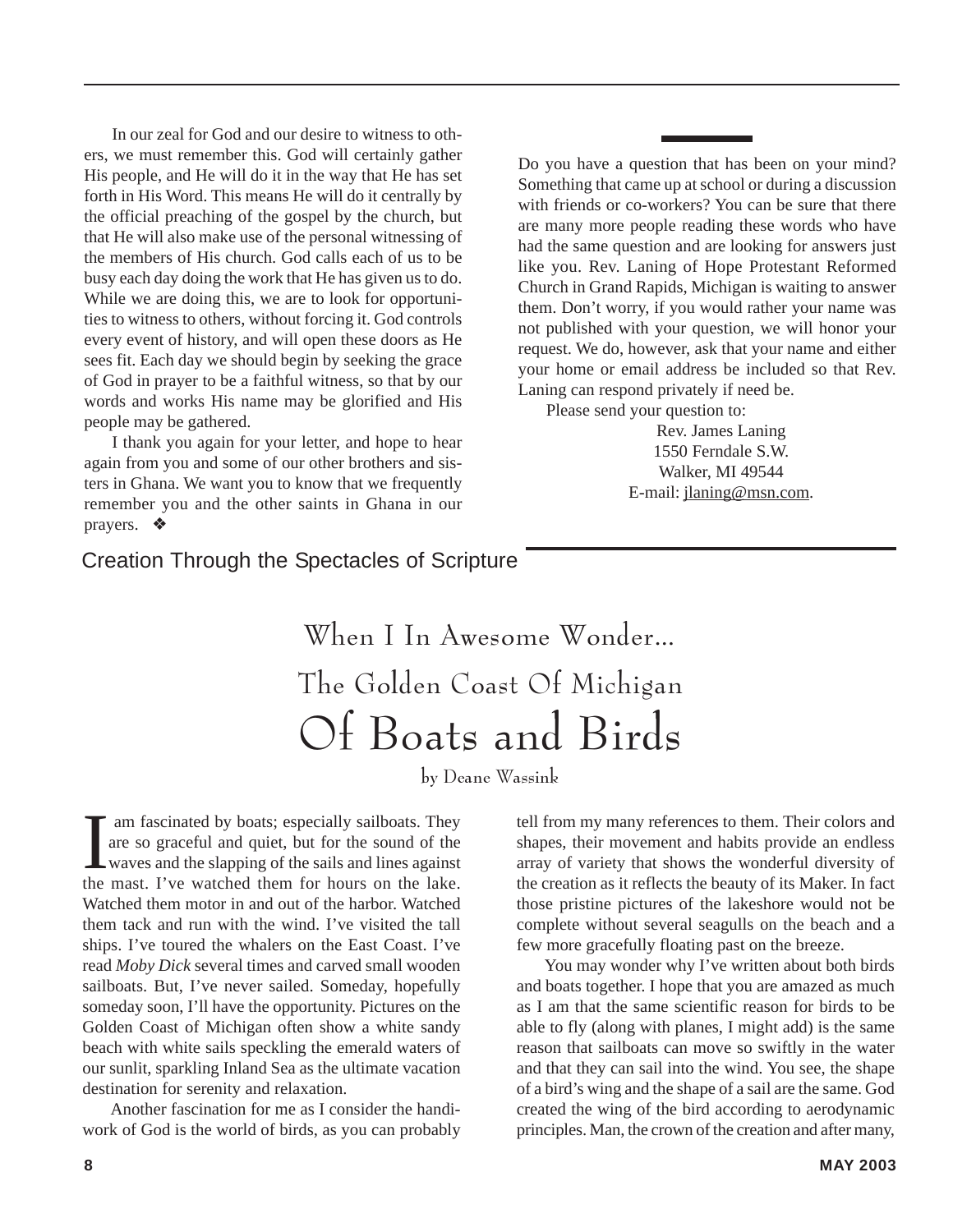many design attempts, learned to copy those principles in the shape of a sail, and later an airplane wing.

I'll try not to get too scientific on you. Because air molecules must travel further over the top of a moving bird's wing or the rounded side of a sail in the wind, they travel faster than the molecules of air on the back side. This creates a low pressure on the top of the wing causing the air underneath to push it upward or forward, in the case of a sail. This shape is called an airfoil. When the lift on top of the wing is greater than the force of gravity the bird can fly. When the pull of the low pressure is greater than the drag of water against the hull of a boat, it moves forward.

As a child, and later as a teacher, I learned to demonstrate the working of an airfoil with an easy experiment. I would hold a sheet of paper by the corners crossways in front of my mouth and blow over the top of it. The moving air of my blowing causes the paper to lift instead of drooping downward, as you might expect.

What an amazing part of the work of the Creator we behold here. Because of the built-in order and physics of the behavior of air molecules over a moving airfoil, we have a whole world of unique relationships between creatures and an incredibly useful means of transportation for man. God created the thousands of species of birds with the ability to fly. He gave the proper muscles, skeleton and feathers for their size and food gathering needs. Before this wonderful diversity, adding also the other flying creatures of the world, we stand amazed at His handiwork.

The invisible and powerful force of the movement of air over an airfoil propelling and lifting boats and birds, reminds me of the powerful work of God on the hearts of His saints. Apart from God we are as ships with tattered sails driven by the waves to destruction on the rocks of the shore. Or, we are as a bird with broken wings falling to death on the hard ground. But God, in His great mercy and love for us draws His own people to Himself, delivering them from certain death. By the invisible and irresistible work of the Spirit, He lifts us to Himself. O sinner, repent of your foolish ways! Turn unto Him and He will lift you up. "But they that wait upon the Lord shall renew their strength; they shall mount up with wings as eagles; they shall run, and not be weary; and they shall walk, and not faint" (Isaiah 40:31). Our salvation is shown to be completely the work of God. It is His creation. In Him, find all your hope and salvation. Next time you observe the graceful movements of the boats and birds, be reminded of the wonder of the works of God.

#### Keeper of the Deep

Now each ripple follows the last, Yet quickly arises the wild blast. A picture of my life I see, As if a boat my life would be.

When sailing on life's fitful sea, And round me waves swirl and dance, Lord keep my eyes firm fixed on Thee, Lest assailed my heart thinks all is chance.

Lord of the wind, fill my sail, Let not the storm o'er me prevail. Without Thy sovereign hand to guide, My ship would crash at eventide.

I see great waves and billows roll, For the lost the bell doth toll. Alone, I cannot make the stand, But, smash to dust and join the sand.

Thy Word of Light a beacon shines, Piercing dark of heart and fog of mind, Guiding Thy chosen sailor home, Till safely into Thy port I come.

Lord, teach me how to furl the sail, To grip the tiller before the storm, To run swiftly with the wind, To tack steadfastly back again.

Lord, teach me how to read the sky, To observe with weather eye, To trust Thee when all seems becalmed, To anchor when I'm safely home.

Thou art sovereign o'er the deep. Through waves and billows, Thou dost keep. Powerfully Thou sayest, "Peace be still" And all the tempest flees Thy will.

Through pain and sorrow Thou dost keep, Thy servant stumbling faint and weak. Thou in love dost come to seek. Thou savest me, 0 Keeper of the deep.

On Thee, 0 let me safely sleep, My God, Great Keeper of the deep.  $\clubsuit$ 

*\_\_\_\_\_\_\_\_\_\_\_\_\_\_\_\_\_\_\_\_\_\_\_\_\_\_\_\_\_\_\_\_\_\_\_\_\_\_\_\_\_\_\_\_\_\_ Deane is a member of First Protestant Reformed Church in Holland, Michigan.*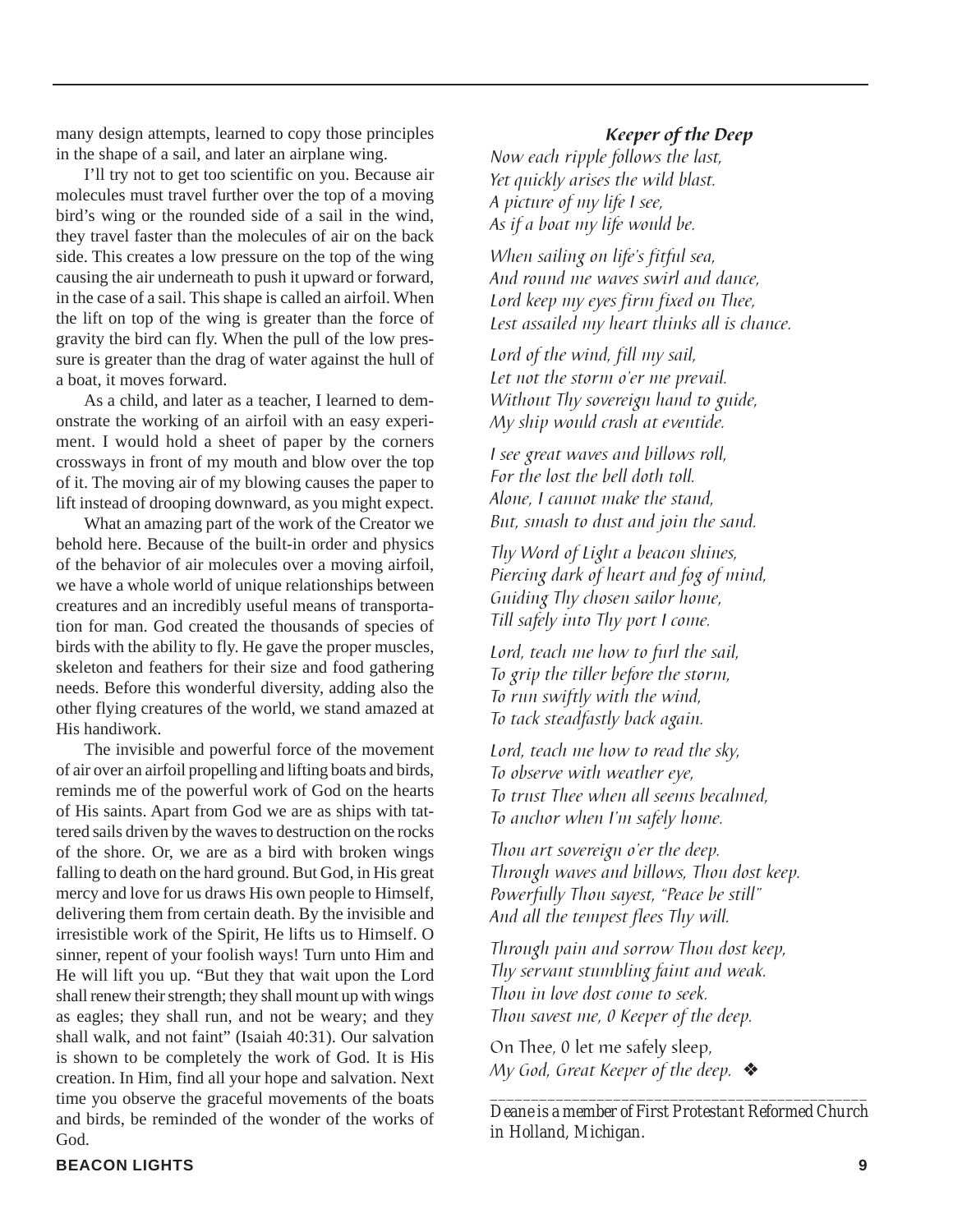# The Life and Times of D. H. Kuiper B.S. and V.D.M.\*

by Rev. Dale H. Kuiper

It was a dark and stormy night......! A lot of stories<br>begin with those words. Well, my life began exactly<br>in that way. A blizzard raged throughout Northwest<br>Iowa in November of 1935. The power went out on the t was a dark and stormy night……! A lot of stories begin with those words. Well, my life began exactly in that way. A blizzard raged throughout Northwest  $22<sup>nd</sup>$ , so that I was greeted by a few flickering candles in the parsonage of the Orange City Protestant Reformed Church. My father was Rev. H. H. Kuiper, and Orange City was his first pastorate. He died at the age of 56 in Loveland, CO. My mother (whom the doctor had assured would not give birth for some time yet, so he was elsewhere) passed away in 1998 at the age of 91.

Where did I grow up? There's no easy, brief answer to that since my father was a minister, and PKs grow up all over. Let's just say that I lived in six states as a boy and young man. The upside of that was the travel; how fascinating to explore the new parsonage and town! The downside was that friendships were always very brief. I envy, for that reason, those that have lived their lives in one county or state. Also, my five siblings and I were always the new kids on the block, always on the outside looking in but seldom really a part of things. It was difficult also because changing schools was always a rather constant thing. At times we had to attend the public schools; at other times we were sent to the local Christian schools. I am thankful that we were able to attend the then new Hope School for my last three years of grade school. Because my father took a call to our Randolph congregation, I boarded out with people in Grand Rapids so I could attend Christian High for three years.

I began college at the University of Redlands, a beautiful campus that many of you have visited when conventions were hosted by our Redlands young people. I finished college with a degree in Chemistry, and then taught for four years in Edgerton, MN, and at Hope



School. Looking back, I see how God used those four years of teaching in two positive ways. First, because I had always been rather quiet and withdrawn, teaching forced me to be more out-going, to develop speaking abilities, and how to deal with people, both students and parents. Secondly, those years of teaching were used by God to equip me for thirty-five years of catechism teaching, an important aspect of the covenant life of the church and a work that I still enjoy immensely. Occasionally, people will say to me, "We can tell that you've been a teacher." I'm not sure what that means exactly, but there it is.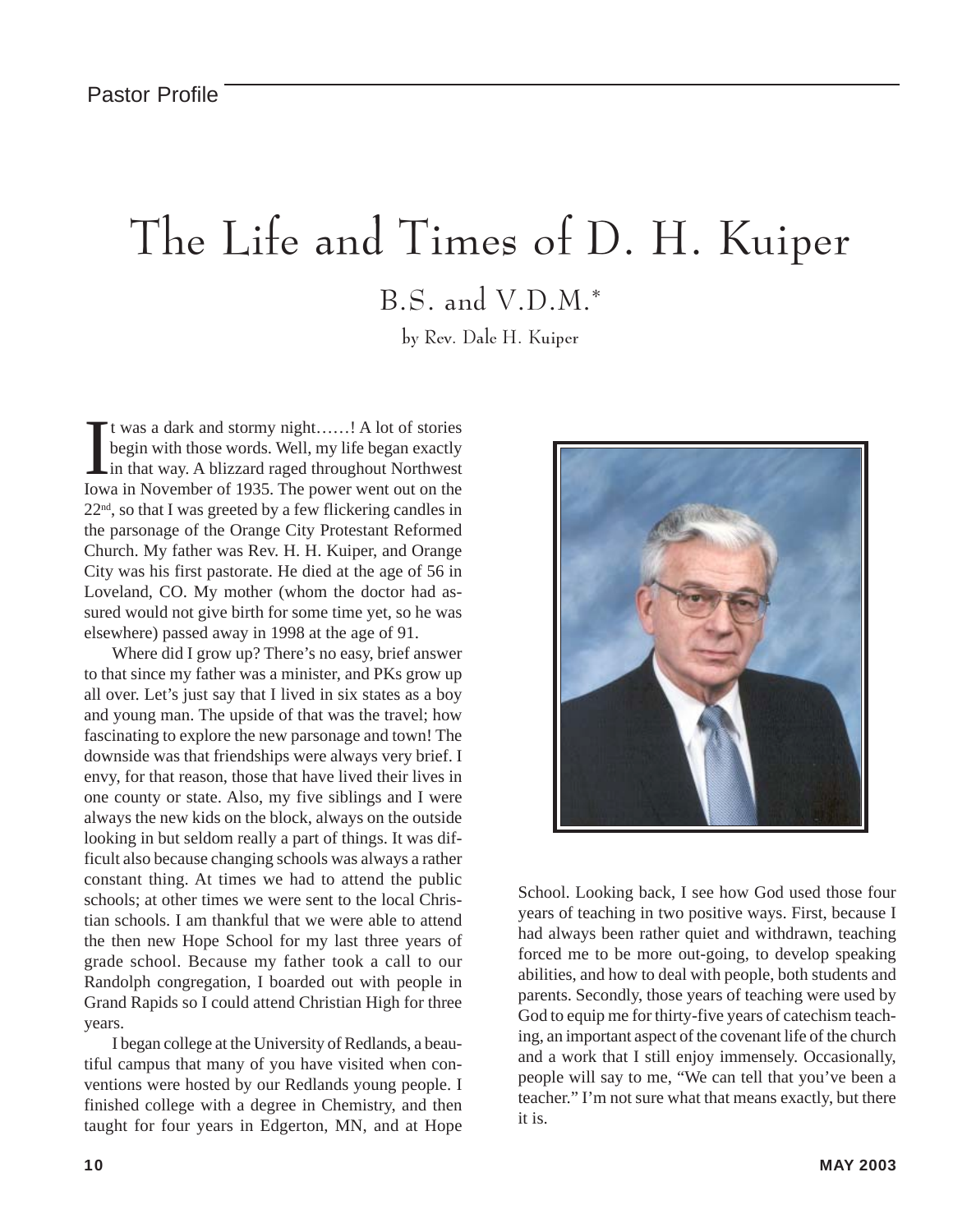I entered the Protestant Reformed Seminary in 1964. One regret that I have often reflected upon is that my father never knew that I entered the seminary and gospel ministry; he died during my senior year in college. I did inherit his library which was a great help to me during the past thirty-eight years. Seminary life has impressed many memories upon all who entered there. Classes were conducted in a room in the basement of First Church (Fuller at Franklin), a room usually too hot or too cold. We had Rev. H. Hoeksema for one semester, his last teaching before he had to retire. The work required in seminary was the most difficult I ever attempted, both as to the quantity and quality required. The first sermon text assigned to me for practice preaching was Hebrews 11:17-19, and I upchucked my breakfast before I went to school to (try to) preach it. A certain nervousness still overtakes me in the hours before I go on the pulpit.

God enabled me to persevere during those three years of training, so that I was ordained into the Ministry of the Word and Sacraments on October 1, 1967. Jesus Christ called and sent me to the following congregations: Randolph, Pella, Skowhegan, Maine as a missionary, Lynden, Isabel, Lacombe, and Southeast. After thirtyfive years of service, twenty-five of them in the West, I became emeritus on January 1 of this year. I still perform some labors at Southeast until they receive a new minister, and plan to keep busy helping other churches as well, as God gives me strength.

Teaching little children has always been a delight for me, as it is to most pastors. I recall teaching a class of nine or ten year old children about Jacob and Esau. After stating that God loved Jacob and hated Esau before they were born or had done good or evil, a young fellow immediately burst out, "That ain't fair!" How true what Paul teaches in Romans 9:20 about natural man's reaction to God's sovereignty! I trust we got things straightened out for the lad. Another time I was teaching a lesson on the suffering and death of Jesus. A little girl began to cry. After class she came up to me to apologize, saying, "I'm sorry for crying, but it made me so sad." What a lovely response to the gospel!

Our churches need ministers and missionaries. Our churches need young men to study for four years beyond college to prepare themselves for a lifetime of preaching and teaching. Have you, young male reader, considered this need and your suitability for filling this need? Is Christ calling you to be one of His ambassadors? Often times this great question is very difficult to

answer. Perhaps the following questions, and your thoughtful answers to them, will assist you in coming to the right answer. You must pray about this matter often.

> Have you, young male reader, considered this need and your suitability for filling this need? … Perhaps the following questions, and your thoughtful answers to them, will assist you in coming to the right answer.

You must talk with your parents, teachers, and officebearers as to what they think of your suitability and gifts for this kind of work. But in addition, consider such things as these: 1) Do you love the church? Are you concerned for her welfare, her peace, her prosperity as the ground and foundation of the truth? 2) Do you like books, and do you love to read? Do you enjoy studying languages and grammar? Do you have an appreciation for history past, and especially for church history? Books, grammars, lexicons, commentaries, orthodox and heterodox writing of all kinds…these will be your tools as you labor in the Word of God according to the Hebrew and Greek. 3) Do you love God's people, and especially old people? I ask this not only because ministers must serve and assist a growing number of elderly in the churches, but especially because love for the aged and infirm reveals the presence of a tender, pastor's heart! 4) Are you committed to the Reformed faith of Holy Scripture, so committed that you are "resolved by the grace of God to adhere to this doctrine, and to reject all heresies repugnant thereto…." Yes, those words come from the second question for Public Confession of Faith. But as a minister you will be at the very forefront of that battle of contending for the faith! For the glorious truth of the Reformed faith, are you ready to suffer all, and lose all, even life itself?

I have been asked to comment on the question, have I seen any significant changes in the lives of our young people during the last forty years? That's a nice question to consider in our young people's magazine; a question that cannot be answered with a simple yes or no.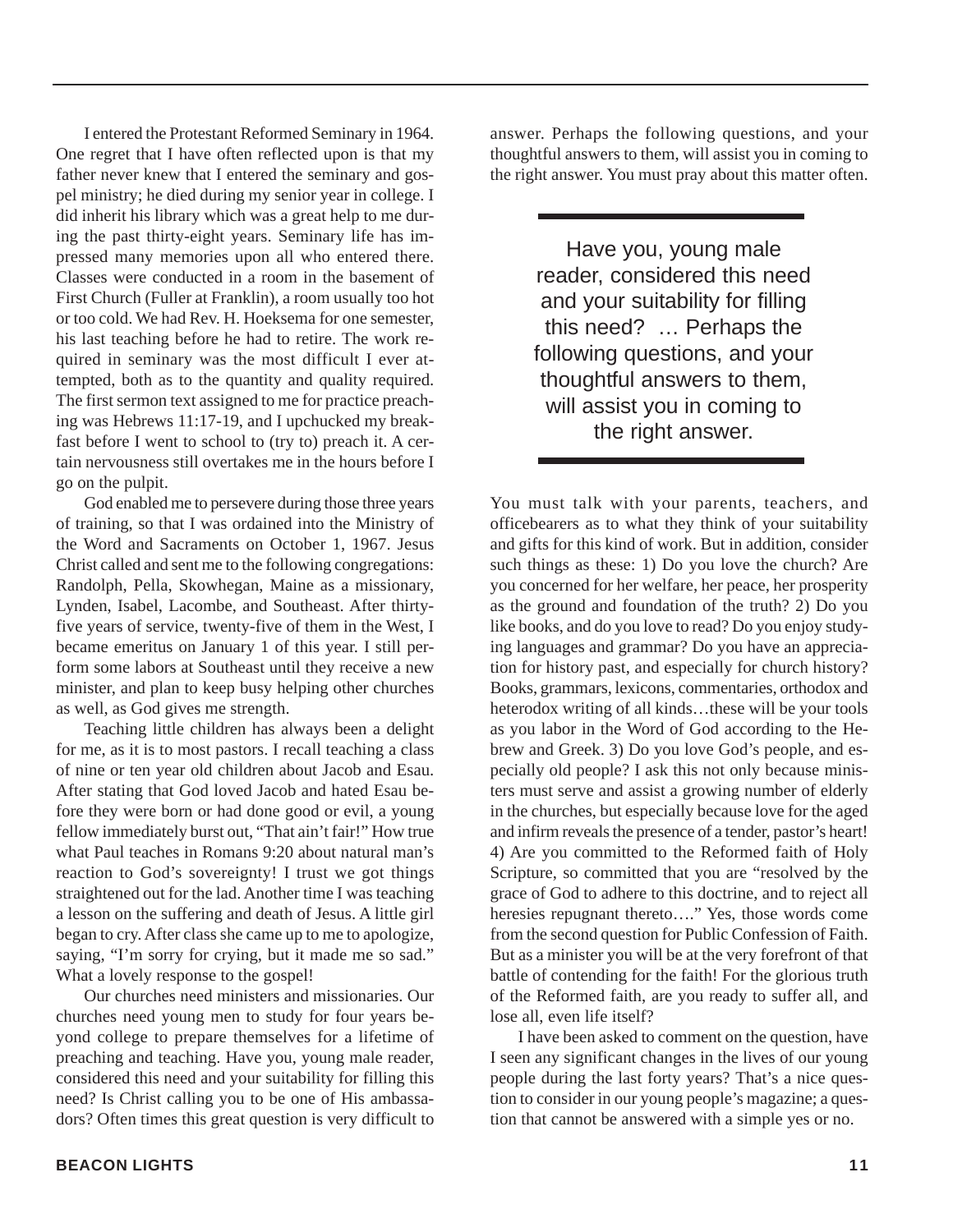The past four decades of Protestant Reformed church history reveals very clearly that God is saving His children out of our generations by bringing our young people to faith in Jesus Christ, to confession of His great Name before God and men, and to a godly walk in the footsteps of Him Who has gone before us. I am thrilled and

> I am thrilled and encouraged by the faithfulness that our young folks demonstrate, by the grace of God, to the Reformed faith that we hold, and to the way of life that we espouse.

encouraged by the faithfulness that our young folks demonstrate, by the grace of God, to the Reformed faith that we hold, and to the way of life that we espouse. There are always those that disappoint in these matters, that cast away from themselves all that is precious and holy (permanently, we do not know), even as the church always brings forth a two-fold seed. But God is faithful in providing us with good members of the church militant as one generation after another joins the church triumphant above, with leaders of the church of future years, and with fathers and mothers who will train up their children in the ways of the covenant. Surely we must recognize the work of our schools as a major means in these fruits. And let me add one more item of a positive nature; the young people on the whole are being faithful in church attendance, being present at both worship services. What a joy to behold!

Have I observed any trends that may be potential causes of concern? Of course I have. The age at which our youth are marrying has decreased significantly. Please don't ask me to prove this with scientific data, but a while back the average age was around 25-27, and at present it seems to be closer to 19–21. With marriage come children, heavy responsibilities, and often times heavy debt loads. Let us marry in the Lord, and look before we leap.

There have been some changes, I believe, in a couple of areas of Christian life that are of concern to many officebearers. This has come to my attention through being a church visitor in both Classes for many years.

Proper Sabbath observance is a concern. More and more activities are being allowed of a recreational, earthly nature on the day of rest. Secondly, there is a growing emphasis on leisure. Sports take up so much of our time; sports (active and passive) gobble up so much of our resources; vacations often times take us away from our churches and place us in very worldly environments. And thirdly, a definite decrease in respect for authority can be observed: parents in the home, elders in the church, magistrates of the state, and those who employ us at our work. We officebearers have many opportunities to address this issue in preaching and teaching, but the erosion goes on. We urge you to think through this issue in the light of Holy Scripture, and to hold fast the traditions you have received.

But on the whole, there is little change from the past and good hope for the future. To God alone be the praise!

Would you be interested in hearing some high points of my rather ordinary life? God gave me a faithful wife on August 20, 1965, when Velerie Miersma became my bride. The Lord then gave us nine healthy children: David, Bradley, Christopher, Bethany, Philip, Victor, Dwight, Lois, and Dana. I have had the privilege of baptizing most of our thirteen grandchildren. I recall meeting Dr. Klaus Schilder at my grandfather's house in Doon way back in 1946 or so. After being released from a German prison, he came to the United States to meet with Rev. Hoeksema and speak in our churches. I also visited Rev. Hoeksema, with my father after "HH" had a stroke and was recuperating in the Sioux Falls, SD, hospital. A statement that my father made fairly often, which made a deep impression on me was this: "I would rather be a minister of the Gospel than be President of the United States." He firmly believed his was the more important office, and the work he performed of everlasting importance.

Above all, the outstanding feature of my life has been God's faithfulness and grace to an unworthy, earthen vessel which enabled me to continue in the ministry all these years. Only by His powerful grace was I able to fight the good fight, finish my course, and keep the faith (II Timothy 4:7). ❖

*\_\_\_\_\_\_\_\_\_\_\_\_\_\_\_\_\_\_\_ \*V.D.M. is an old-time abbreviation for the Latin* Verbi Dei Minister*, or Minister of the Word of God.*

*\_\_\_\_\_\_\_\_\_\_\_\_\_\_\_\_\_\_\_\_\_\_\_\_\_\_\_\_\_\_\_\_\_\_\_\_\_\_\_\_\_\_\_\_\_\_\_\_\_\_ Rev. Kuiper is an emeritus minister of the Word in the Protestant Reformed Churches.*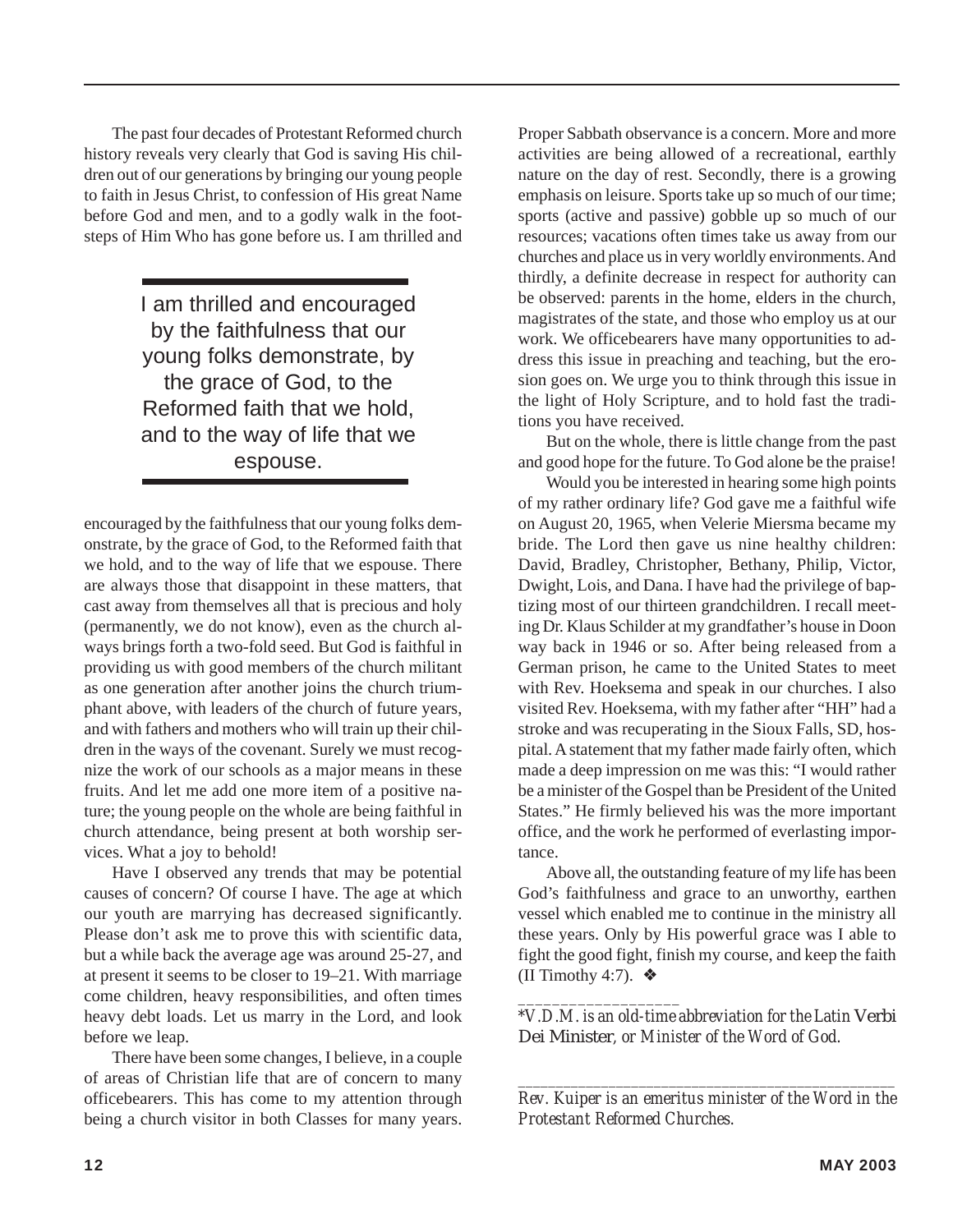# Watching Daily At My Gates

by Chester Hunter

#### May 1 Read I Peter 4:1-11; Lord's Day 33 Q&A 90

Young people, what is joyous for you? In what do you find delight in this life? Is it things? Is it worldly happiness? This question and answer outlines for us what should be our joy. We should joy in living a life of thankfulness to God for the great salvation He has wrought for us in Christ Jesus. Is this your joy, people of God? Do we seek to live according to the will of God? Do we seek to walk in all good works in our lives? Are we happy to do such things? Let us examine our lives and live lives of joy founded on the quickening of the new man in Christ. Sing Psalter 24.

#### May 2 Read Ephesians 2:1-10; Lord's Day 33 Q&A 91

In yesterday's devotional we spoke of good works. What makes one of our works good? Is it acclaim from our fellow man? Is it some remuneration from someone? Is it even helping someone out of a tight spot? Today's question and answer describe for us exactly what God considers a good work. First of all, it must come from a true faith. This indicates who can do good works. Secondly, it must be done according to the law of God. There is the how of good works. Thirdly, it must be to His glory. That is the why of good works. Following these three principles assures us that we are doing good works in the right way and for the right purpose. Quicken the new man and do good works, people of God! Sing Psalter 246.

#### May 3 Read Psalm 19:7-11; Lord's Day 34 Q&A 92

Do you love God's law, people of God? Today's reading gives us the reasons why we should. God's law is the guide to our lives and the schoolmaster which points us to Christ. Obeying God's law is an important way to show gratitude for the salvation He has given to us freely. Sing Psalter 14:1- 4.

#### May 4 Read Matt. 22:34-46, Lord's Day 34 Q&A 93

God's law is divided into two tables. Can we have one without the other? Absolutely not! Even as the stone tablets on which they were first inscribed by the finger of God showed us they are to be one whole. We cannot love God without loving our neighbor, and we cannot love our neighbor without loving God. If we say we can we are called liars by the Apostle John. Can we ignore one of the commandments? By no means? To do that would take from the completeness of them shown in the number ten. Let us strive to keep these commandments and show gratitude to God for our salvation. Sing Psalter 321.

#### May 5 Read I Cor. 10:1-12; Lord's Day 34 Q&A 94

People of God, who is your God? This may seem like a strange question especially as you look at whom I am addressing. But the question still stands. Who is your God? To whom do we give honor and allegiance during our daily lives? Do we place our trust in Jehovah God for our daily bread, or do we trust in man's institutions such as welfare or the lottery? Do we submit to His will in all things, or do we seek to evade Him by moving away from churches which preach the pure word of God from Sabbath to Sabbath? Do we try to serve two gods? Do we add man's perception of what a god is to the Scriptures clear teaching about our God? This is forbidden by this commandment as well. If our only comfort in life and death is that we belong to our faithful Savior, than we must worship the God that gave us that Savior. Sing Psalter 322.

#### May 6 Read II Chron. 16:7-14; Lord's Day 34 Q&A 95

This question and answer singles out one aspect of breaking the first commandment. Here we are warned against idolatry. Do we have idols hanging in our houses, our cars, or our places of business? Do we fail to put our trust in our unseen God so that we might have something concrete to which we might look? This is thoroughly condemned by this commandment. However, we are more guilty of idolatry than we like to admit. We trust in our business, our farms, or our own ingenuity to make our way in this life. We must not do this. It is not the way of gratitude to the great God who has given to us our very being. Let us serve God and God alone. Sing Psalter 324.

#### May 7 Read Exodus 32:1-9; Lord's Day 35 Q&A 96

Let us considered the way we worship our God. How do we do that? Do we worship God as He has commanded us to in His Word? Do we add to what we find in the Bible thinking that we know better? Do we change parts of His prescribed worship for something we like better? Do we constantly seek change in order that our earthly desires are satisfied? There are many ways in which we can violate this commandment. Worship should be very precious to us. We should desire to serve God as He wishes us to in order that we can thank Him for all He has done for us. We should never be caught trying to please ourselves in God's wor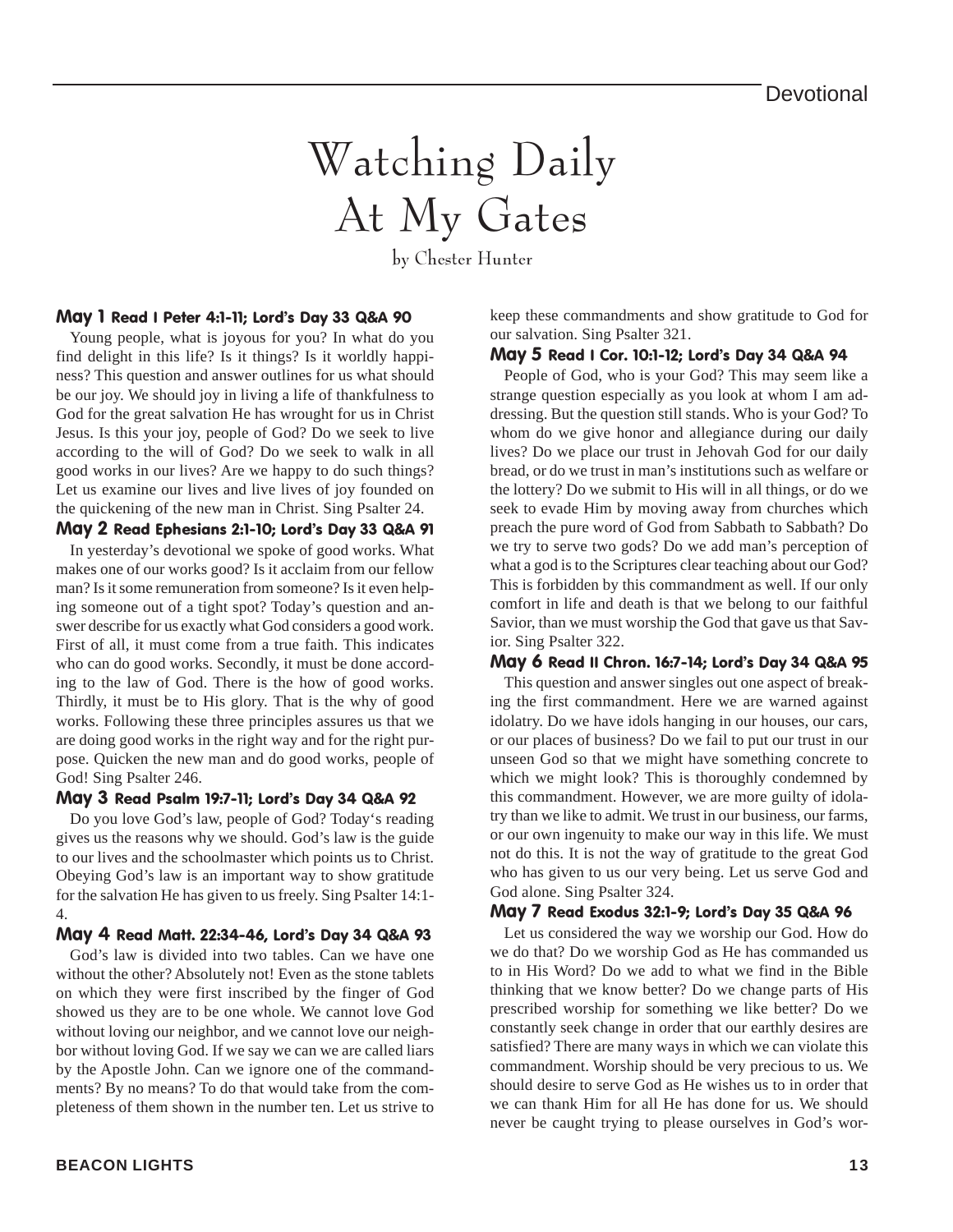ship. It is His worship after all. Let us not claim to be wiser than God as we worship Him. Sing Psalter 308.

#### May 8 Read Isaiah 46; Lord's Day 35 Q&A 97

Does it bother us that we serve an unseen God? Do we think that if we just had some concrete representation of God that it would be easier to serve Him? What about His creation? Could not that inspire us to worship Him better? Would not God be pleased with that? Once again we are trying to be wiser than God. His Word expressly tells us not to use things to represent Him for the purpose of worship. Israel of old had to learn that. They had to go into captivity to find out the that God did not want to be worshipped by dumb images. Let us learn from them to worship our God in a way pleasing to Him. Sing Psalter 325.

#### May 9 Read II Peter 1:16-21, Lord's Day 35 Q&A 98

The authors of the catechism want to leave no doubt that we must worship and come to the knowledge of our God through the lively preaching of the Word and not through any kind of imagery. As we look to the Sabbath are we anxiously awaiting the call to worship God through the means of preaching? Do we daily search the Scriptures to learn more and more of our covenant God? God has given to us this wonderful book. Let us not disparage it in any way. Let us not put our ideas of interpretation into it. We can cause the Bible to become an image when we impose our desires upon God's will and word. Treasure the Scriptures, people of God, and rely on them along as you worship God. Sing Psalter 333.

#### May 10 Read Matt. 5:33-37; Lord's Day 36 Q&A 99

Do we like to hear our names spoken in a bad light? Do we bristle when our family's name is spoken evil of? What about the name of our God? How do we use it? Do we make light of its glory? Do we use it when things go bad against us? Are we silent when we hear others take it in vain? To take God's name in vain or to allow it to be taken in vain is a vile sin. The commandment itself tells us that God will not hold a man guiltless who takes God's name in vain. We must protect the glory of God. We must by our words glorify Him and not bring despite to His holy name. Let us not sin this sin, and let us seek to honor and glorify the name that is above all names. Sing Psalter 352.

#### May 11 Read Lev. 24:10-16; Lord's Day 36 Q&A 100

 The catechism's authors want to drive home the point that God's name must be hallowed by us and by those around us. In this second question and answer on this topic they remind us that God in His Word pronounced the death penalty upon those who profane His name. Do we stop and think about that when we are tempted to take a curse upon our lips? Do we do more than blush when we hear God's name used evilly by those around us? We must think about these things and we must do more than think about them. We must be found actively protecting the name of our God. Sing Psalter 328.

#### May 12 Read Neh. 13:23-31; Lord's Day 37 Q&A 101

There is a positive side to this most serious of commandments. God's name may be used as security when the truth must be borne out. We may swear by God's name in court if it is required of us. We may call upon God's name in situations in which it is needed to assure the truth of the matter. But this does not allow us to do this lightly. First of all, we must tell the truth in these situations. Secondly, we may not make light of this procedure. If we sin in either of these two ways, we sin against the third commandment. The allowance to use God's name in this way must be done in only in a way that is pleasing to Him. Sing Psalter 334.

#### May 13 Read II Cor. 1:15-24; Lord's Day 37 Q&A 102

When we are called to call upon something or someone to affirm the truth of a matter, we may not swear by anything else but by God's name. This is because no one or nothing else can know the truth. This is because God is truth, and in Him is all truth. To swear by anything else would be to say that something else has God's attributes of truth. We may and must never do this. We must uphold God as truth even as we are swearing to the truth of a matter. Sing Psalter 336.

#### May 14 Read II Chr. 36:14-21; Lord's Day 38Q&A 103

After being told that we must hallow God's name, now we are told that we must hallow His day. Did we prepare to do that today? Do we finish the old week with the first day of the new week in mind? How are we going to spend this day? How are we going to spend the *whole* day? The Lord's Day tells us that we are preparing ourselves for the eternal Sabbath. We must put as much effort into each and every Sabbath as we do into our national holidays. We must remember that Christ arose on the first day of the week and gave to us this day to remember that resurrection. To do this is an expression of gratitude that we must make part of our lives each week. Let us do that today and every Sunday. Sing Psalter 348.

#### May 15 Read Romans 13:1-8; Lord's Day 39 Q&A 104

We now come to the second table of the law; in this one we are shown how we must behave towards our neighbors. We are first told that in gratitude we must bow before all authority that God has placed before us. Notice that the command comes to us to obey. We must obey all authority that it pleases God to place over us. This might not be very easy at times. This may cause us great hardship either now or as the time for Christ's return draws nearer. But the commandment stands. God has given to us many opportunities to show gratitude to Him by obeying this commandment. Let us strive to thank Him in this way. Sing Psalter 223.

#### May 16 Read Matt. 5:21-26; Lord's Day 40 Q&A 105

This seems like an easy commandment to keep, doesn't it? None of us would take a gun, knife, or some other weapon and murder our neighbors, would we? But what about with our minds, our tongues, our faces? We can kill someone just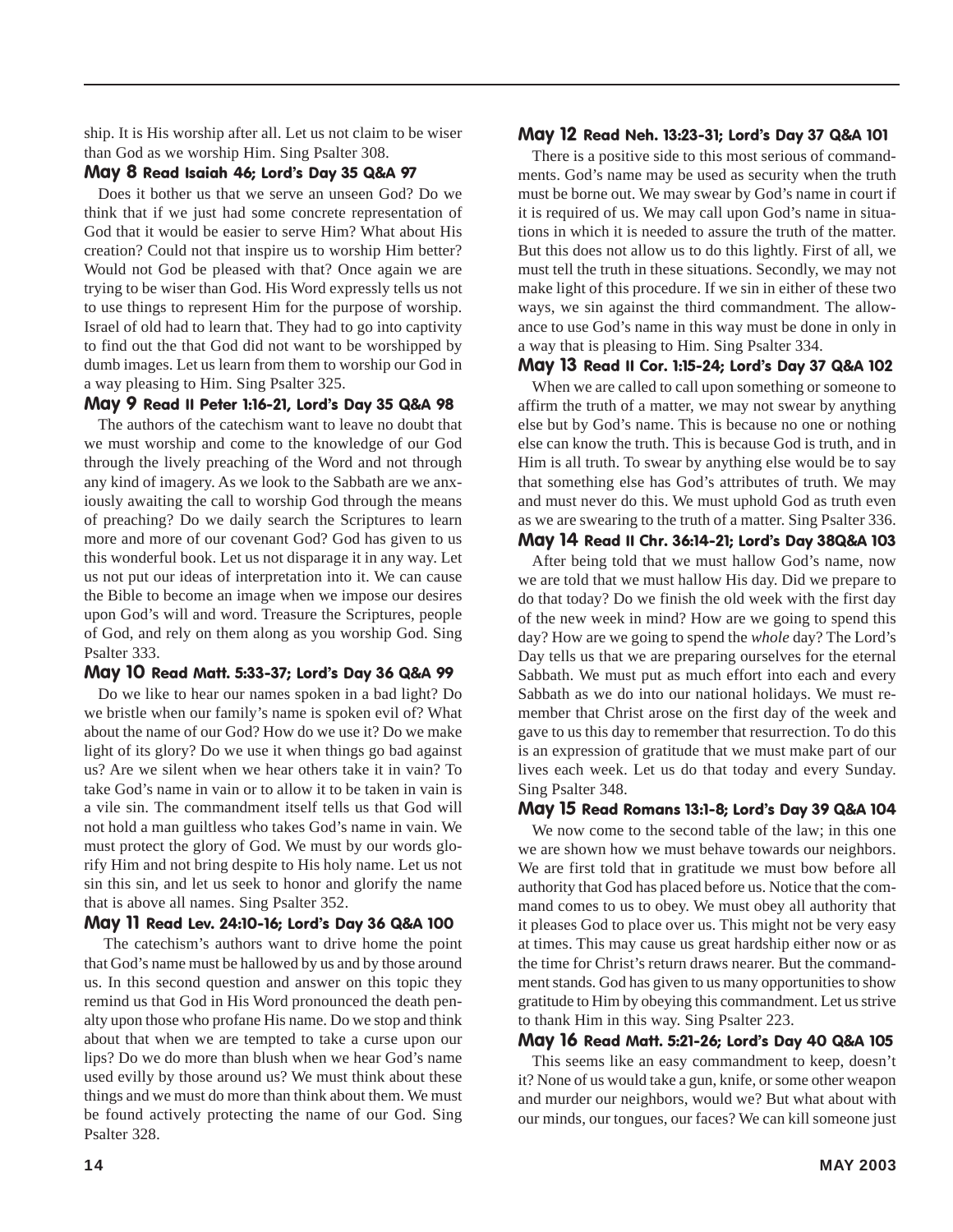as dead with these weapons of destruction as we can with the other. In fact, when we examine our lives we find that we break this commandment quite often, don't we? We can find our faces on "most-wanted" posters often because of the commission of this sin. Let us daily pray for the grace to avoid this sin and that we love our neighbor even as we love ourselves. Sing Psalter 23.

#### May 17 Read James 1:19-27; Lord's Day 40 Q&A 106

How many times have we said, "I am going to get back at…?" Maybe we just said it. Little children, have you done this? Older children, have you worked at removing this sin from your lives? This Lord's Day reminds us that these kinds of words are the same as murder. There does not have to be a corpse for murder to have occurred. All it takes is a few ill-chosen words for murder to have been committed. We must work at fleeing from this sin. We must work to help our children flee from this sin. Let us ask God for the grace to do this now and every day until Christ returns. Sing Psalter 26:1-5.

#### May 18 Read Gal. 6:1-10; Lord's Day 40 Q&A 107

Now the catechism presents the positive side of this commandment. We must love our neighbor as we love ourselves. In the world in which we live a person loving himself seems second nature. A person loving his neighbor seems to be a hard concept to follow. What about us as brothers and sisters of Christ? Christ loved us while we were yet sinners even to dying for us. Do we reflect that type of love in our lives? Do we show this to all kinds of people? Or do we reserve our love for those whom we are confidant that they will return our love? If we do, we have sadly misunderstood the sacrifice Christ has made for us. We can never repay Him for His love. We should never desire repayment for our love toward our neighbor. Let us seek to love our neighbor as ourselves and so keep this commandment. Sing Psalter 369.

#### May 19 Read Hebrews 13:1-9; Lord's Day 41 Q&A 108

Here is a commandment in which Solomon tells us that we wound both ourselves and our neighbor in committing this sin. James shows us the development of this sin as it begins in our hearts and springs into our physical lives. This is a commandment that the world has cut out of their list of the ten commandments. What about us? Are there still ten commandments that we try to keep in order to show gratitude for salvation? Does the manner of dress we employ indicate to those around us that this commandment is not so important? Does our attitude toward the divorces in our families indicate that we wish this commandment did not exist? If we wish to maintain the beautiful picture of the marriage of Christ and His church, we had better strive wholeheartedly to keep this commandment. Sing Psalter 93.

#### May 20 Read Eph. 5:1-8; Lord's Day 41 Q&A 109

Those of you who are house owners, how do you keep your house? If it is the place that you and your family dwell, what does it portray about you? This is the figure found in this question and answer and in Scripture. What does the home of the Holy Spirit look like? Does it look like it belongs in the nice part of town, or does it appear as if it is in a place that "nice" people do not belong? This temple of the Holy Spirit, does it look like a temple? As we dress, as we speak to others, or as we communicate by gestures, do we show that our bodies are the dwelling place of the Holy Spirit? If not, than we must put some work into cleaning up the mess so that our bodies appear to be in a "nice" neighborhood. Sing Psalter 65.

#### May 21 Read Neh. 5:1-13; Lord's Day 42 Q&A 110

We might protest about the charge of robbery next to our name at judgment day. We might be appalled if someone called us a common thief. If these are our thoughts, then we need to reread this question and answer. Young people, from where did that last research paper come? Was it copied from some encyclopedia? Did you find it all finished for you on the Internet? If these were its source, you are guilty of sinning against the eighth commandment. Those of us who are employees have we given an honest day's work to our employer? If we have not, than we need to work at expressing gratitude by keeping this commandment. There are many ways in which we can break this commandment. Let us seek to stay clear of them. Sing Psalter 25.

#### May 22 Read Eph. 4:24-28; Lord's Day 42 Q&A 111

Notice several things about this question and answer. First of all, it again calls us to love our neighbor as ourselves. Secondly, it reminds us of Jesus's words about doing unto others as we would have them do to us. Thirdly, it admonishes us to work hard at our occupations. Finally, it reminds us to care for the poor. Were the writers of the catechism making this commandment say more than God intended? I do not think so. There is a connection in these things. That connection is once again gratitude. By loving our neighbor even as God and Christ loved us, we show gratitude for our salvation. By caring for the poor, we obey they injunction of Christ to care for the poor whom we always have among us. There is much that we can do in the positive keeping of this commandment. Let us seek daily to do it. Sing Psalter 305.

#### May 23 Read Acts 5:1-13; Lord's Day 43 Q&A 112

Again we are warned against sins of the tongue. We are admonished to flee from bearing false witness. We must show love to our neighbor with our tongues by not lying either to bring shame upon him or to cover up our misdeeds. We must not let Satan have control of our tongues as we speak to and about others. We must speak that which promotes our neighbor in all that we say. The adage not to say anything if we cannot say anything good about someone fits here. Do we do this? Do we do this when we whisper thinking that no one hears our evil speech? God hears us, people of God. He hears us when we speak evilly, and He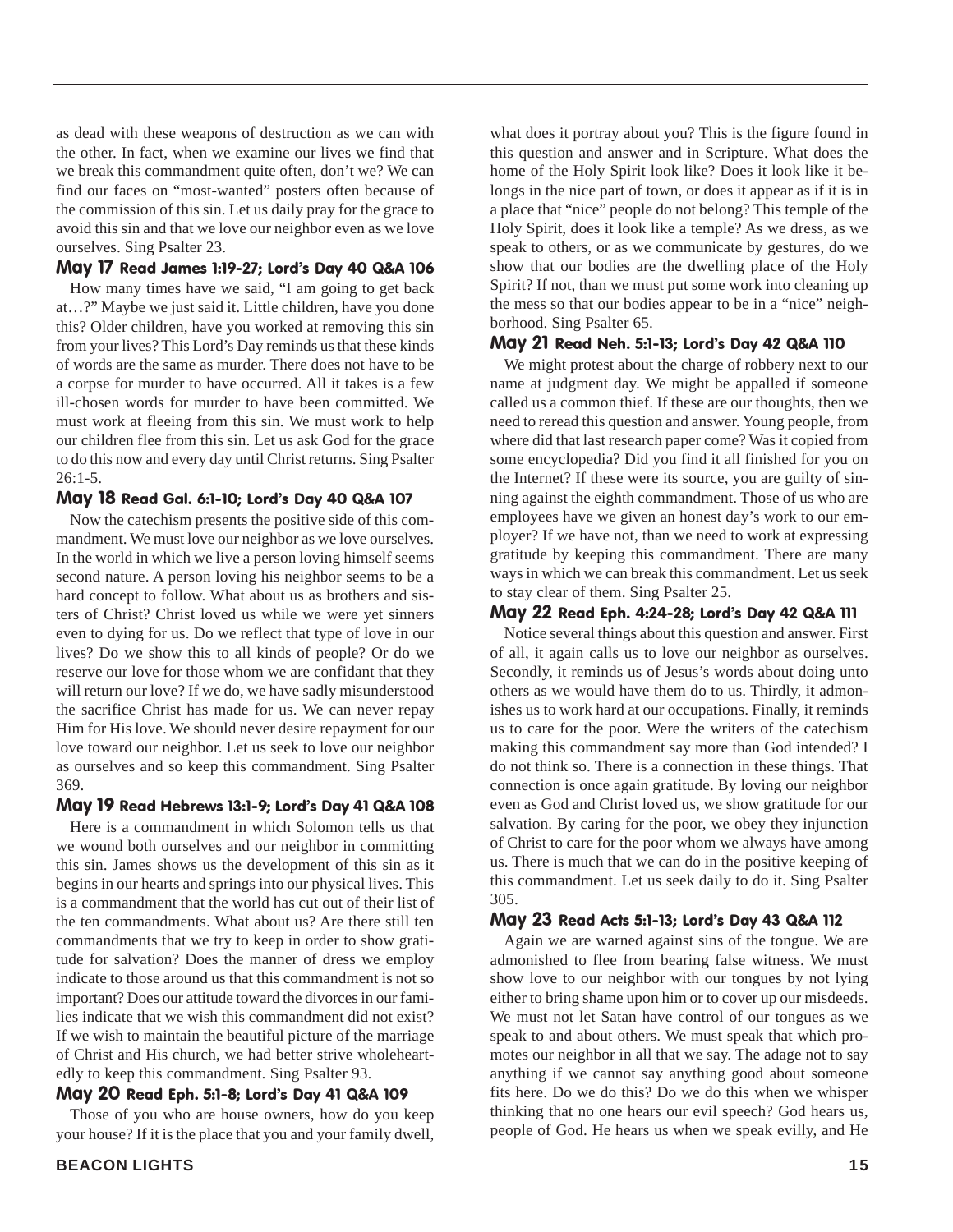hates our evil speech. Let us seek God's favor as we talk to and about our neighbors. Sing Psalter 343.

#### May 24 Read Romans 7:1-7; Lord's Day 44 Q&A 113

The sin of covetousness is a sin from the heart. We must work hard at keeping this sin out of our lives. What is the reason for this? Of course, first of all, we must keep all sins from our lives. But, secondly, the sin of covetousness brings other sins into our lives. Rather than walk in sin we must from the heart seek to glorify God by walking in His ways. We must seek true thankfulness found in walking in God's laws. This takes much effort, people of God. Are we seeking to do this? Let us seek the help of our heavenly Father as we approach His throne of grace daily. Sing Psalter 335.

### May 25 Read Romans 7:8-16; Lord's Day 44 Q&A 114

The catechism reminds us of our utter helplessness in this question and answer. It reminds us of the misery into which we daily plunge ourselves by sin. Then it tells us about the impossibility of our works being the way of salvation from this misery. What does this mean for us? Do we just give up? No, our beautiful catechism encourages us to begin to live the life of thankfulness to which we are called by striving to keep each commandment. By God's grace His people will do this. Once again let us seek His help at the throne of grace. Sing Psalter 338.

#### May 26 Read Romans 7:17-25; Day 44 Q&A 115

People of God, are you preparing for the future? Some of you might be saying "Of course." We are planting for next winter's food. We are having our children taught so that they can take their places in the world and in the church. That is not the kind of a future spoken of in this question and answer. The future spoken of here is eternal life. By giving to us the ten commandments, God has given to us the way to prepare for that future. By working at keeping these ten words we more and more ready ourselves for the life to come. Let us constantly do this even as the catechism's writers have admonished us. Sing Psalter 342.

#### May 27 Read Psalm 50: 7-15; Day 45 Q&A 116

God's people are meant to be a praying people. Does that characterize us? Do we use this chief part of thankfulness each day of our lives? Do we pray often in our lives? Do those around us know that we pray often? We must work at this. Because of our sin, this practice does not come naturally. But, as this Lord's Day teaches us, it is required. We need to pray for the grace to pray without ceasing. Let us not only do this for ourselves, but let us do this for our children and grandchildren. Prayer is a covenant activity, and we must pray with our families daily. Sing Psalter 137:1, 2 and 6.

#### May 28 Read John 4:19-24; Day 45 Q&A 117

What word might we use to describe a prayer acceptable to God? I think that the word humble might adequately describe those prayers. We must pray with humility. When we pray we must pray to a sovereign God who has made all things. We must humble ourselves before His majesty. Finally, we must acknowledge that we are unworthy of ourselves to receive anything from Him. It is only from a humble heart that such prayers can be offered. As soon as we pray out of pride in ourselves and our accomplishments we must know that those prayers will rise no higher than the ceiling of the room in which we pray. When we pray in humility for all the bountiful blessings that He has given to us, we can pray in assurance that He will hear us. Sing Psalter 339.

#### May 29 Read Matthew 6:7-12; Lord's Day 45 Q&A 118

What are the bounds of the prayers that we offer to God? According to this question and answer, there is much for which we can pray. But there are three guidelines, I believe. First of all, we must pray for that which is necessary. Who defines necessary? Are we to define that ourselves? Does the church define it for us? The answer to both of those questions is no! God gives to us that definition. Necessary is what we need daily for our body and soul. That brings is to the second and third guidelines. We must pray for things for both our soul and body. We must! It is not an option. We are not to decide for ourselves for what we pray. Christ himself has told us to pray for things necessary for soul and body. Sing Psalter 242.

#### May 30 Read Luke 11:1-10; Day 45 Q&A 119

If Jesus' disciples asked the question, "Lord, teach us to pray," shouldn't we also? Jesus graciously has given to us the Lord's Prayer as a pattern for our prayers. In that prayer we find a complete pattern. We may use that prayer as it is written, but we may use that prayer to formulate those prayers which will be acceptable to our heavenly Father. As we examine this prayer let us use it to examine our prayers and see if our prayers are truly chief parts of thankfulness to God. For this, too, we must pray. Sing Psalter 233:1-4.

#### May 31 Read Isaiah 51:1-6; Lord's Day 46 Q&A 120

To whom do we pray? In this Lord's Day we find that we pray to our heavenly Father. The fact that we address Him as Father means that we are children. We must be as humble children seeking their father's blessing. This helps us see, first of all, the attitude with which we pray. We do not pray in pride; we must pray in humility. Secondly, because we are children means that we are incapable of doing any thing ourselves. Since we address God as father, we can with confidence know that He will answer us in a way that is good for us. Of course there is only one way that we can go to our heavenly Father and that is through Christ the mediator. Let us with childlike trust address God as our Father in each and every prayer that we pray. Sing Psalter 181.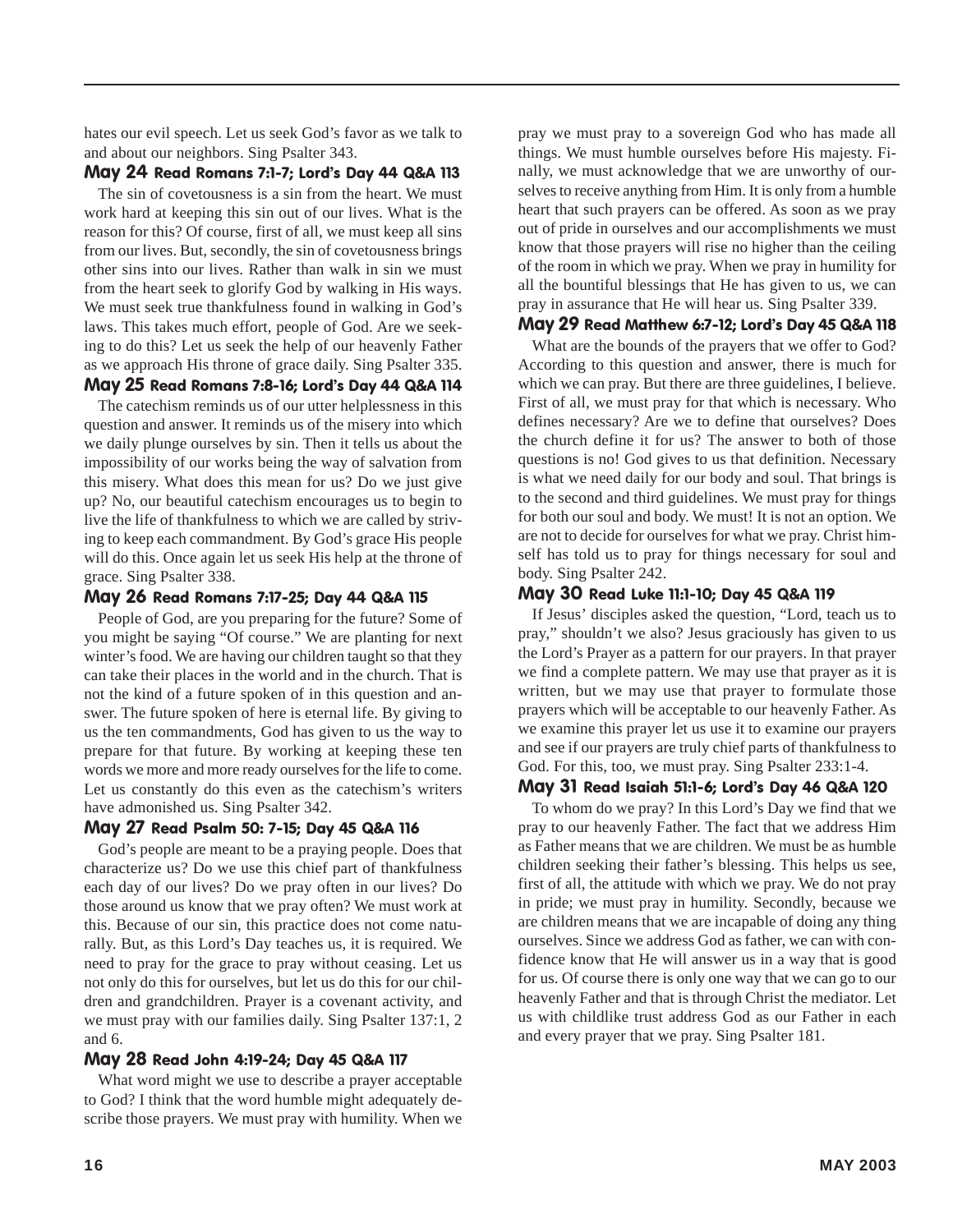# Ten Commandments and Music (Part 2)

by Melissa Van Baren

There have always been subjects in the church that<br>have been a bit harder to put a finger on what is<br>right and what is wrong. There are some issues<br>that Christians are at liberty to decide on by themselves have been a bit harder to put a finger on what is right and what is wrong. There are some issues that Christians are at liberty to decide on by themselves (within the bounds that Christ has set). There are issues that we can see are dead wrong and then there are issues that we agree with. Some things will always be a struggle with the church. I'm hoping to shed a bit of light on some of those things that are hard to put a finger on in the area of music. So I'm asking you to read and judge for yourself.

Last time we considered music in the light of the first two commandments. Lest I become repetitive, I decided to lump the last few commandments together. They are all part of practical life living and it would be hard to do an article on each one with out repeating myself.

Music is very much a part of life and must be held up to the light of the Ten Commandments. God has given these commandments for the rule of life and we need to follow them in all areas of life including that of music. Not one area of life should be excluded from the light of Scripture.

By "music" in this particular article, I mean especially the lyrics and words to the music. Music without the lyrics could be debatable as well but that would probably be best left for another article and someone who knows more about the psychological effects of music.

It is a bit simpler to stick with the lyrics of music as we hold it to the light of scripture. It is easy to label some music as right or wrong. On the one hand, God has given us music that we can sing and glorify Him with. On the other hand there is music that is (and we know is) wrong. Yet, there are some area of music that, well, are questionable. That is the type of music that we are going to hold up to scripture. I'm not going to discern for you but I ask you to seriously consider all areas and discern for yourself. So, keep your mind open, and consider with me.

There is lots of music that can fall into the questionable category. I've often thought about children's music. Could there be areas here that we should be careful with? What about folk music? What about the music that you listen to in the car? We must look at it all in the light of scripture.

Don't get me wrong; I think a lot of this music is neat. There probably is nothing wrong with some of it, but just consider with me the possibilities:

As I mentioned before, these commandments are those of more practical application. The third commandment talks about swearing and cursing, the fourth about keeping the Sabbath holy, the fifth about honoring father and mother and so on. They seem pretty simple. Yet we have much more light if we look at them through the eyes of our forefathers in the explanations that they give on the Commandments. The Catechism goes much further than just going to church on Sunday and not swearing. Those who wrote the Heidelberg Catechism saw very much the importance of explaining the Laws a bit more.

Let's look a bit more carefully in the light of the Catechism. (Take the time to look over the Catechism articles Lord's Day 34-44, specially paying attention to Lords Day 36 and following.) We notice by looking at these articles that different parts really pop out at us. In Q&A 99, it talks about rash swearing and profaning the name of God. Yet, if we read a bit farther, it says "nor by silence or connivance be partakers of these horrible sins in others." This is a pretty strong statement. We are not to silently listen to others take the name of the Lord in vain and swear or we also are guilty of that sin. It's scary to think about this *especially* when we think of all the times that we willingly listen to music that does this. We think that just by listening to it and not swearing ourselves in music we are ok, *but* we are not! So, don't be afraid and *do* turn of the filth that takes the name of our Lord in vain. It is such a heinous of a sin that "He has commanded this sin to be punished with death" (Q&A 100).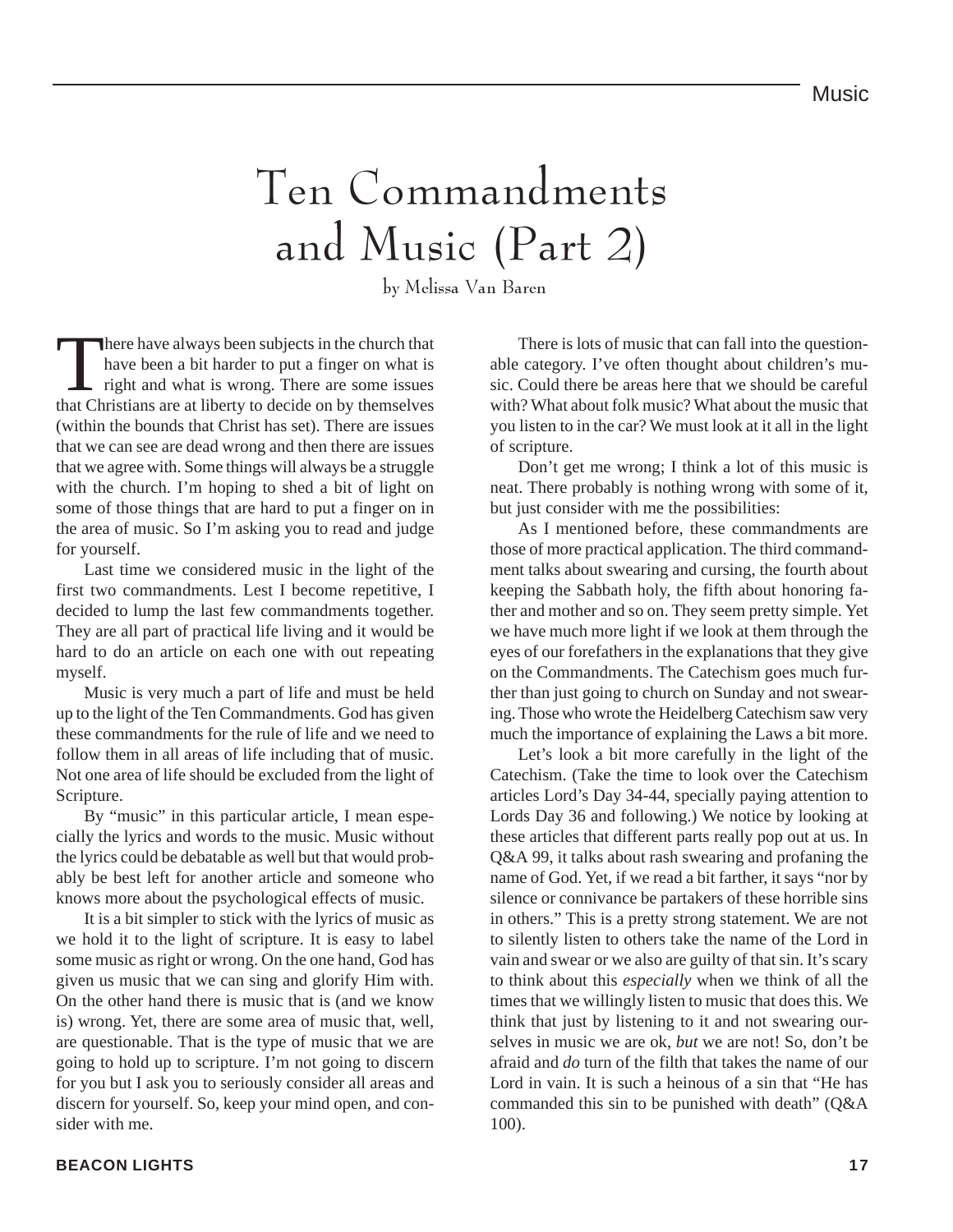Consider the commandments with me a bit more. Parents, your children are a blessing sent to you to teach in the ways of the Lord. Through the songs that they hear and sing are they able to glorify God? Do they honor you as a parent? Through the songs that they sing do they express hate and dishonor to a fellow Christian also walking in this life? Parents, be aware of what your children are listening to and compare it to the word of God. Make sure that what they are listening to and what you are teaching them is not causing them to covet. Consider those "harmless songs." This is our ultimate rule

Church Family

in the walk of life and faith: to Honor God. We are to do this in music as well. Thus, walk more and more in the Commandments of God so that "we may learn more and more to know our sinful nature, and thus become the more earnest in seeking the remission of sin and righteousness in Christ" (Q&A 115). May God be with you as you grow in His Word and discern between right and wrong. ❖

*\_\_\_\_\_\_\_\_\_\_\_\_\_\_\_\_\_\_\_\_\_\_\_\_\_\_\_\_\_\_\_\_\_\_\_\_\_\_\_\_\_\_\_\_\_\_\_\_\_\_\_\_\_ Melissa is a member of Hope Protestant Reformed Church in Grand Rapids, Michigan.*

## Why I Want to Teach in a Protestant Reformed School

by Michelle Key

" For as we have many members in one body, and<br>all members have not the same office: So we,<br>being many, are one body in Christ, and every<br>permembers one of another Having then gifts differing all members have not the same office: So we, being many, are one body in Christ, and every one members one of another. Having then gifts differing according to the grace that is given to us, whether prophecy, let us prophesy according to the proportion of faith, Or ministry, let us wait on our ministering: or he that teacheth, on teaching..." (Romans 12:4-7).

> As I take my place in the body, I must examine the gifts He has given me and develop them so that I can best serve others in the kingdom of God.

God has given each of His people a place in the body of Christ and gifts to use for the benefit of others. As I take my place in the body, I must examine the gifts He has given me and develop them so that I can best serve others in the kingdom of God. One of the gifts that God has given me to put to use among His people is the gift

of teaching, and I am studying to become a teacher in order to serve God and the people around me.

Each time an infant is baptized in our church, I am reminded of my calling to be an active servant. As the parents stand to answer the questions, the third question is also directed to me and the other members of the congregation. The parents answer, "Yes," also for me when they promise "to see these children when come to the years of discretion (whereof you are either parent or witness), instructed and brought up in the aforesaid doctrine, or help or cause them to be instructed therein, to the utmost of your power." This applies to each church member and is a serious calling for me and other teachers. As I make this promise and develop the gifts I have been given, it becomes clear to me that I must be a teacher in a Protestant Reformed School.

Since children are included in the covenant, they are to be respected and cared for along with other members of the church. As fellow-partakers with me of God's grace, I love the children and care about their growth and development. As John writes (III John verse 4), "I have no greater joy than to hear that my children walk in truth." As they develop intellectually, our covenant children must also recognize God's presence and power all around them and show spiritual growth. I am excited and eager to share the passion and joy of God that is in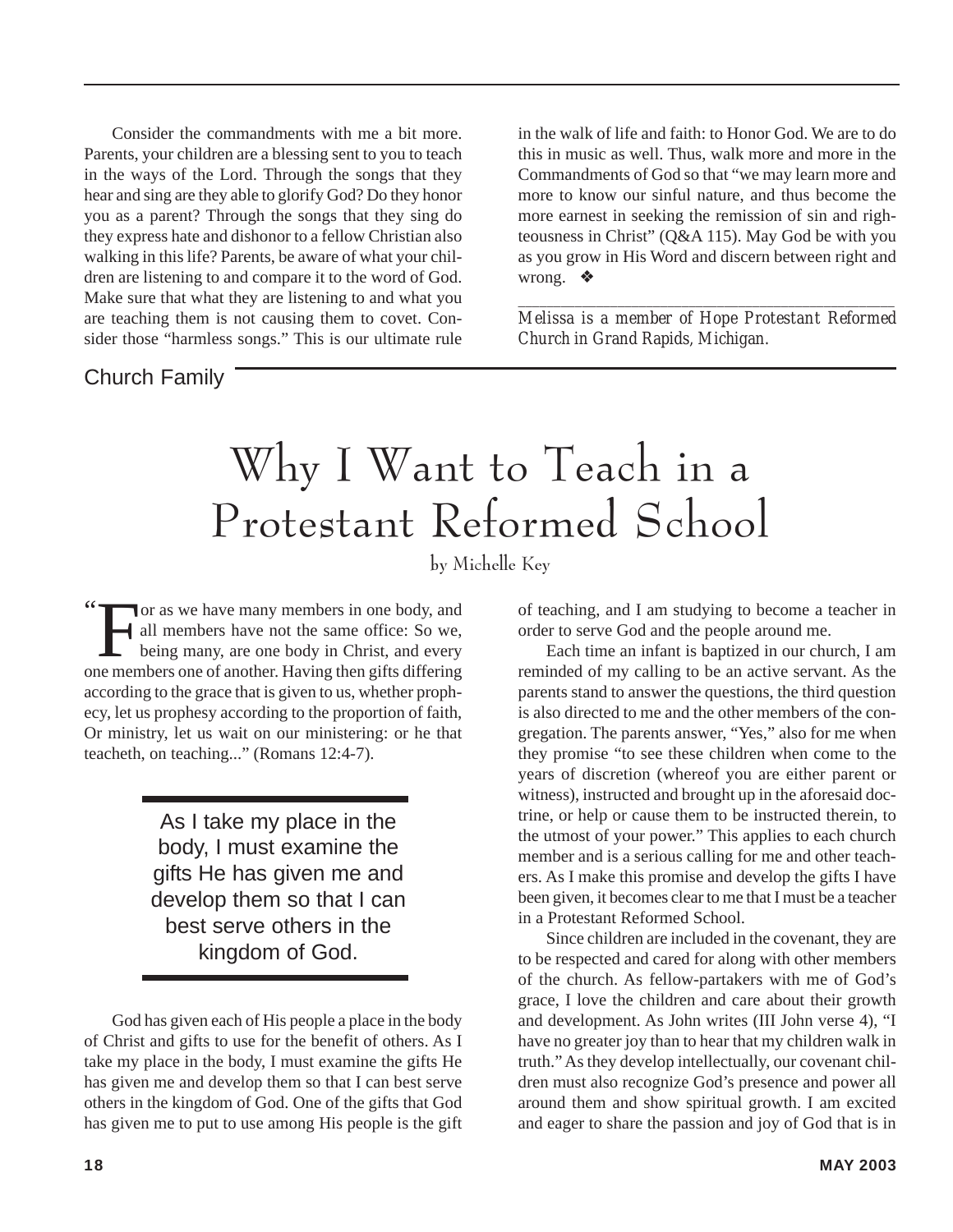me by being an instrument of God enabling students to see God's Providence in His creation. God is my peace, hope, and joy, and the thankfulness for the blessings He gives me naturally overflows to the children, "for out of the abundance of the heart the mouth speaketh" (Matthew 12:34).

Because I see how God's Providence upholds all His creation, I want to teach children to also be able to see Him in all the subjects they learn in school. In a Protestant Reformed School I would be able to show students in a science class how God created and upholds His Creation and makes it work so perfectly and efficiently. They can also be reminded of God's grace and brought to humility as they see the vastness of creation and its intricacies on a microscopic level and stand in awe, wondering, "What is man, that thou art mindful of him?" (Palm 8:4). In a math class students discover the orderliness and patterns God created as they discover number patterns. His hand can also be seen guiding people throughout the history of the world, always working for the good of those who love Him and showing His power over even the greatest world powers. In a geography class students can learn not only about the physical and cultural environments of many people, but also learn about how people from every kindred, tribe, tongue, and nation were redeemed to God by the blood of the Lamb (Revelation 5:9).

When people in a secular environment ask me where I want to teach I often say I want to teach in a Christian school, not bothering to explain that I want to teach in a Protestant Reformed School, since they do not comprehend the difference between our schools and other Christian schools. Even within Christian circles it is difficult for people to understand that our Protestant Reformed Schools are very important to me and that they are different from other Christian schools. It is important to me to teach in a Protestant Reformed School so I can share my faith and beliefs completely, without compromising views that might oppose what others would teach. Attending a Christian college has made me more aware of the differences between the views our churches hold and the ideas of other denominations, and has made me desire even more to become a teacher in our schools, showing our children the truth and encouraging them to learn and internalize the truths of God's Word.

In a Protestant Reformed School I would wholeheartedly agree with the principles and doctrines being upheld and be able to teach the children as the parents would teach them at home. I would not be immersed in a It is important to me to teach in a Protestant Reformed School so I can share my faith and beliefs completely, without compromising views that might oppose what others would teach.

teaching environment filled with views such as evolution, but would be able to help students to see God's creativity and power in creating everything out of nothing in six days. Common grace would be refuted; students would be taught to treasure God's amazing grace in the predestination of His people and learn to be discerning as they live in this world, whose culture is the opposite, the antithesis, of a Christlike life. False views of the end of the world would be opposed as students anticipate His Kingdom coming, gender issues would be repudiated and students would appreciate the unique places and roles God has given men and women in His Kingdom, and students would learn the importance of witnessing in modern culture, letting their lights shine in the world without compromising the Gospel.

A teacher must stand in the place of the parents while teaching the children of the covenant. I want to teach in a Protestant Reformed School because God has given me the gifts needed to teach His children in the place of parents and with the help of the parents I want to work along with parents to bring up their children in the fear of the Lord, because to "fear God and keep His commandments…is the whole duty of man" (Ecclesiastes 12:13). As I develop the talents God has given me, I do so not for my own benefit, but for the building up of the church, which I can do by teaching children that "the fear of the Lord is the beginning of knowledge" (Proverbs 1:7). Parents and teachers work together to raise up the children of the covenant in the ways of the Lord. I desire to take up my calling in the church by teaching the youth about God and His dominion over all aspects of creation as they learn to take their places in His Kingdom, striving to live for their King.

"Present your bodies a living sacrifice, holy, acceptable unto God, which is your reasonable service. And be not conformed to this world: but be ye transformed by the renewing of your mind, that ye may prove what is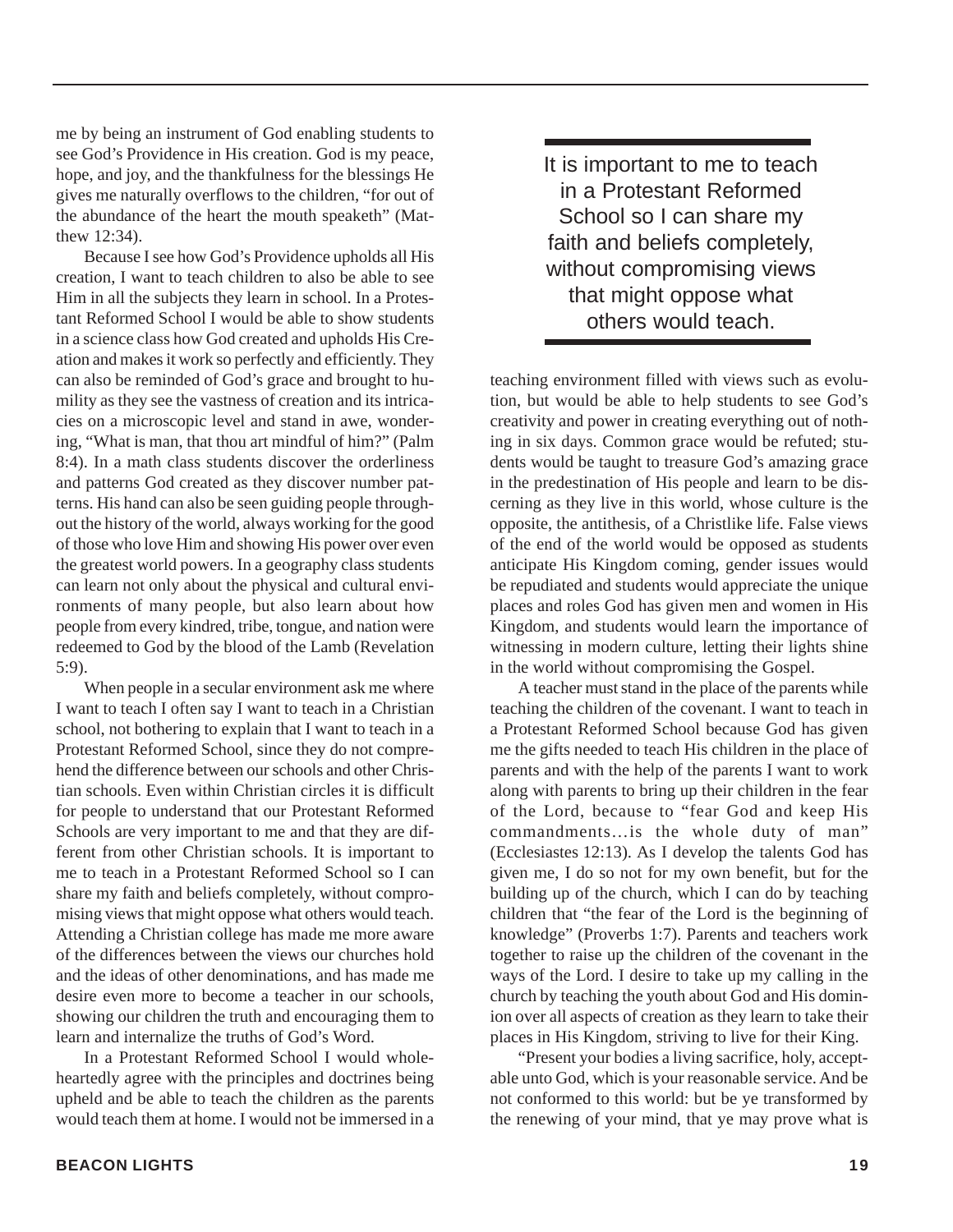that good, and acceptable, and perfect, will of God" (Romans 12:1-2). As I seek to sacrifice myself to God, I recognize my calling to fulfill His will by teaching in a Protestant Reformed School, having His Word, commands, and love on my heart. My calling is that "thou shalt teach them diligently unto thy children, and shalt talk of them when thou sittest in thine house, and when thou walkest by the way, and when thou liest down, and when thou risest up" (Deuteronomy 6:7).

### Where We Stand

"Come, ye children, hearken unto me I will teach you the fear of the Lord" ( Psalm 34:11). I will do this by being an example in word, in conversation, in charity, in spirit, in faith, and in purity" (I Timothy 4:12) as a teacher in the Protestant Reformed schools. ❖

*Michelle is a member of Hull Protestant Reformed Church in Hull, Iowa. She wrote is article for the 2001 Protestant Reformed Scholarship*

*\_\_\_\_\_\_\_\_\_\_\_\_\_\_\_\_\_\_\_\_\_\_\_\_\_\_\_\_\_\_\_\_\_\_\_\_\_\_\_\_\_\_\_\_\_\_\_\_\_\_\_\_\_\_*

### Arminianism (4) Events Leading Up to the Synod of Dordt by Aaron J. Cleveland

In the last article we spent some time analyzing the character and personality of Arminius. We then went on to look at what God's Word has to say about those who are teachers in the church. The lesson that we learned n the last article we spent some time analyzing the character and personality of Arminius. We then went on to look at what God's Word has to say about those is that we are to evaluate teachers by the contents of the gospel that they bring. Of lesser importance is the pleasantness of their personality. The ministers of Satan transform themselves into the apostles of Christ and they come with good words and fair speeches to deceive the simple.

Knowing this about false teachers, we now move on to examine some of the events which took place while Arminius was still living, and events which took place that brought about the Synod of Dordrecht, 1618-1619. These events are recorded for us in what is known as the "Historical Foreword Addressed to the Reformed Churches of Christ." This Foreword was attached to the *Acts of the National Synod of Dordrecht*. A copy of this Foreword can be found in *The Voice of Our Fathers, An Exposition of the Canons of Dordrecht*. The author, Prof. Homer Hoeksema, translated that Foreword into English and it is placed in his book before his exposition of the Canons. The Foreword makes for some very interesting reading for those interested in the history of that time and educates the reader as to why it was absolutely necessary that a National Synod be held in the Dutch

churches at that time. Throughout this article we will draw heavily from that Foreword for much of our information.

During the century before the Arminian controversy there was, for the most part, peace in the churches of the Netherlands. When certain men tried to introduce false doctrine into the church, they were dealt with in a proper way through church discipline. Some of these false teachers included Casper Coolhaas of Leiden, Hermannus Herbertz at Dordrecht and Gouda, and Cornelius Wiggers at Hoorn. These forerunners of Arminius, "having forsaken the papacy, but not having been fully purged of the leaven of the papacy, had come over to our churches and had been admitted to the ministry during the early period when there was a scarcity of preachers" (*Voice of Our Fathers*, pp. 46, 47). All of these men were in time "suppressed by the authority of the Government as well as by the carefulness of the Ministers and the appropriate censures of the churches" (*V.O.O.F*., p. 47).

The doctrinal errors which these men introduced, Arminius advanced with more boldness. It is important to notice "that Arminius was not the originator of the Arminian heresy, on the one hand, but that he was led by and learned from others" (*V.O.O.F*., p. 3). Prof. Hoeksema continues with this thought by adding,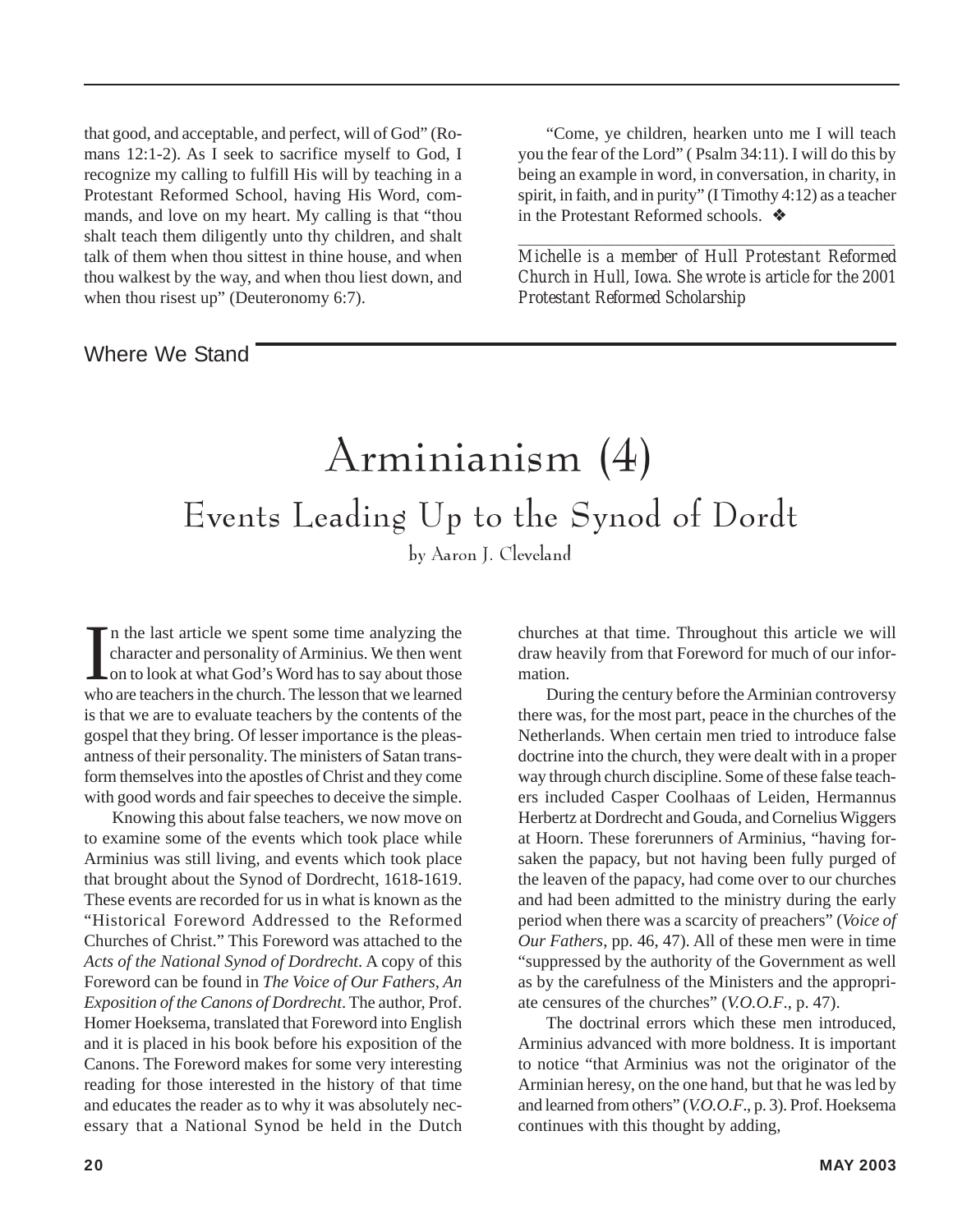And, on the other hand, it was not even Arminius personally who was condemned by the National Synod: for by the time our fathers served the antidote to the poison of Arminianism in 1618-19, the man who gave his name to the errors of the Remonstrants had long since passed from this earth into the realm of the dead. And yet, as we shall see, it is not without reason historically that the errors rejected in our Canons are popularly known as Arminianism (*V.O.O.F*., pp. 3, 4).

This boldness of Arminius was practiced in a very crafty manner, for Arminius knew that it would not be to his advantage to suddenly and openly attack every truth of the Reformed faith. So he began his attack through more subtle means. One way in which he did this was by "belittling and blackening the name, fame, and authority of the most outstanding teachers of the Reformed Church—Calvin, Zanchius, Beza, Martyr, and others aiming to achieve respect for himself at the expense of their good name" (*V.O.O.F*., p. 47). Further, he spread views that were Pelagian in nature, and he did this among his fellows ministers, including Uitenbogaard. (We will discuss Pelagianism in a future article.)

Later, after he had secured his professorship at the Academy of Leiden by hiding his true convictions in a conference with Gomarus, he began to spread his views to the students he taught. He did not immediately teach false doctrine at the Academy, but waited for a short time and then he began to slander the doctrine as it was taught in the Reformed Churches. He did this by various means. "Both openly and secretly" he would "call them into question" and "create suspicion among his pupils" (*V.O.O.F*., p. 49). Arminius "sought to render impotent the chief proofs by which those same doctrines were established from God's Word" and "he exalted the proofs of the opposite doctrines" (*V.O.O.F*., p. 49). Further, he put in a bad light the writings of Calvin, Beza, Martyr, Zanchius, and Ursinus.

Not suprisingly, his students, upon leaving the Academy, began to teach doctrines which contradicted the accepted doctrines of the Reformed Churches. The Holland Churches began to take note of these troubling events and their delegates thought it necessary to bring these matters to the attention of the next Synod. Therefore, the Deputies of the North and South Holland Churches "confronted" Arminius concerning rumors surrounding him (*V.O.O.F*., p. 50). Arminius refused to cooperate with them as long as they remained in their capacity as Deputies. He said he would confer with them

as preachers as long as they wouldn't report to Synod. This the Deputies knew to be improper.

On July 26, 1604, Arminius was instructed by two elders of his church (Leiden) to have a conference with his fellow professors in the presence of the consistory in order to make known what he might have against Reformed doctrine. Again, Arminius refused, claiming the Curators of the Academy would have to approve and that he did not see the benefit of this kind of meeting.

This matter soon made it to the Synod of the South Holland churches by way of a protest from the Classis of Dordrecht. They heard also from the Deputies concerning the situation at Leiden. The Synod instructed the Deputies to "charge" the Curators that all the professors openly declare what they believed concerning the doctrines at issue (*V.O.O.F*., p. 51). This the Curators refused, saying that it would be better if a National Synod investigated the matter, which they said would soon be called.

The churches, seeing that the matter was not resolved and getting worse, petitioned the States-General to convene a National Synod, which for so many years had been delayed. The States-General declared that all of the States of the Provinces agreed, but some added the condition that at the Synod, the Confession and the Catechism must be revised. The Deputies, knowing that it was the Arminian party who had inserted this condition, requested that the Synod be authorized in general terms and not as if the States and Churches had doubts about these creeds.

Later, the States-General desired that "learned and peaceable Theologians" from every Province get together to discuss the "time, place, and manner of holding the National Synod" (*V.O.O.F*., p. 53). In anticipation of this meeting, the Deputies of the Synod of the Churches of Holland were instructed by the Synod to work to get removed the clause concerning the revision of the Confession and Catechism and to replace it with "softer" words (*V.O.O.F*., p. 54).

Further, this Synod also demanded of all the South Holland ministers and professors at Leiden to declare any "suspicions and their insights against the doctrine contained in the Confession and the Catechism" (*V.O.O.F*., p. 54). The ministers were to answer to the Classis, the professors to the Deputies, and the Classis would bring the objections to the National Synod.

When this demand was put before the ministers who sided with Arminius, they refused, saying they would do so at the right place and time. Arminius also refused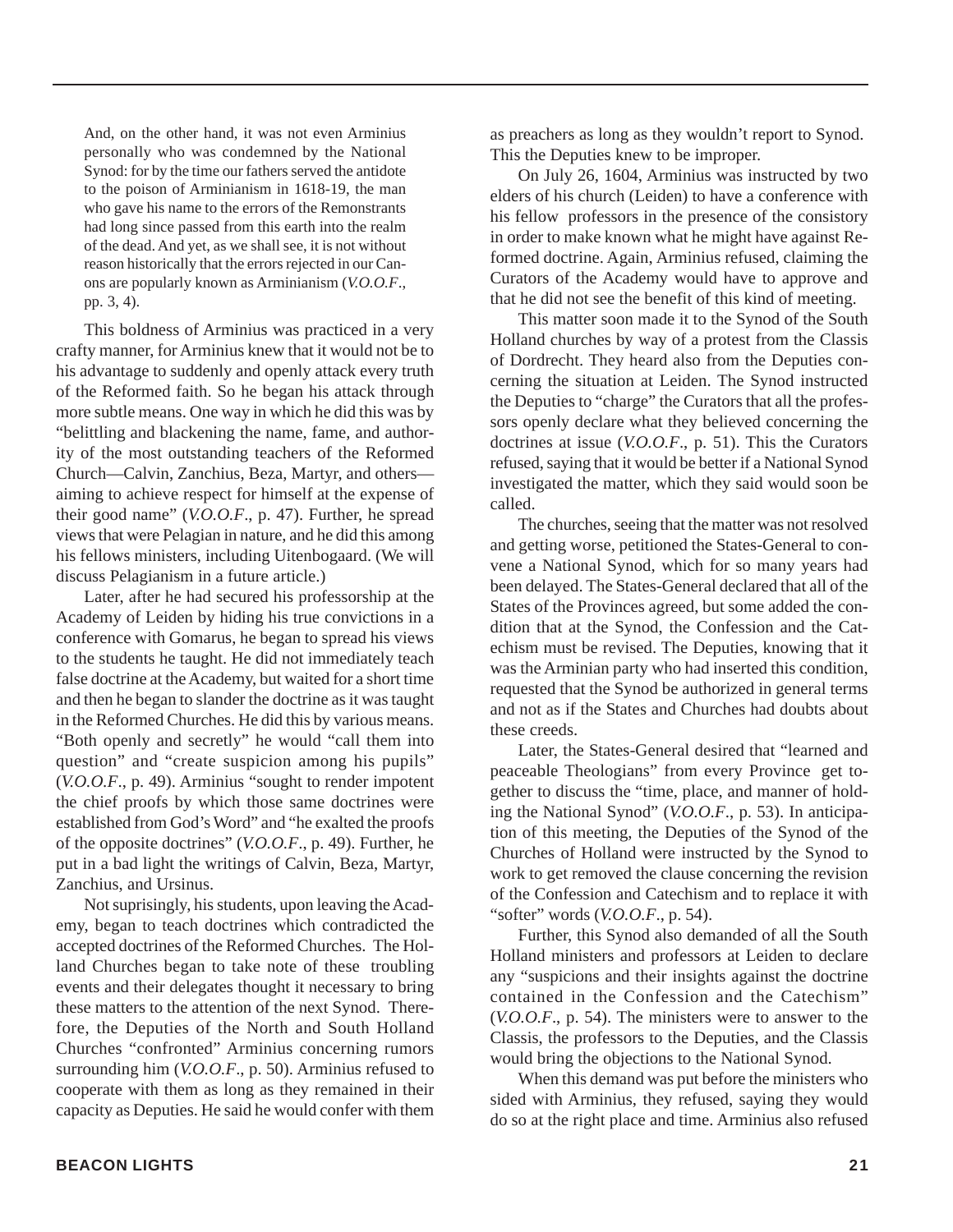the Deputies. He said that he could not now do it "in an edifying manner," but would reveal his objections at a National Synod (*V.O.O.F*., p. 54).

From this chain of events which took place while Arminius yet lived, it is plain to see the difficult situation developing in the churches. Arminius and those who sided with him craftily pushed their agenda forward and the churches became more and more disturbed. We can learn from this history the tactics that the enemies of the truth use against the church.

First of all, those men knew that they could do much to damage the truth if they could infiltrate the seminaries. Once professors, they could spread their lies on a mass scale. Many young men would leave the theological schools infected with the lie which they passed on in their preaching as time passed. Arminius himself infected many young men with his errors.

Secondly, those enemies of the truth attempted to discredit the creeds of the Reformed Churches of the time, the Catechism and the Confession. No doubt their intent was to create doubt in the minds of the people concerning the doctrines which the Spirit of Truth had led the churches to develop in times of controversy. Having done this, they could then proceed to slowly lead the church away from Christ and more towards man.

Thirdly, those men did everything in their power to short-circuit the proper ecclesiastical operations of the churches. While they claimed to desire a National Synod, they worked deceitfully to avoid one. Whenever they were called upon by synodical deputies to clearly state what they believed, they would always have an excuse why they could not answer. Whenever they knew that any kind of ecclesiastical decision upon their errors was imminent, they would do everything in their power, including appealing to the state, to postpone that action.

These were some of the tactics which the Arminian party used in their disturbing of the churches. Next time, Lord willing, we will look at more of the events leading up to the Synod of Dordt, as well as noticing more of the tactics that the Remonstrants used in their attempt to destroy the Reformed faith. ❖

*\_\_\_\_\_\_\_\_\_\_\_\_\_\_\_\_\_\_ Much of the information in this article has been taken from the book* The Voice of Our Fathers, An Exposition of the Canons of Dordrecht*, by Homer Hoeksema. Reformed Free Publishing Association, Grand Rapids, Michigan. Copyright 1980.*

 *\_\_\_\_\_\_\_\_\_\_\_\_\_\_\_\_\_\_\_\_\_\_\_\_\_\_\_\_\_\_\_\_\_\_\_\_\_\_\_\_\_\_\_\_\_\_\_ Aaron is a membr of Hope Protestant Reformed Church in Grand Rapids, Michigan.*

### Church History

# George M. Ophoff (7) High School and College

by Prof. Herman Hanko

t the time George Ophoff graduated from grade<br>school, no Christian high school existed in the<br>city. Calvin College, however, included in its cur-<br>riculum various high school subjects. The reason for this school, no Christian high school existed in the city. Calvin College, however, included in its curriculum various high school subjects. The reason for this set-up was that the State did not yet require all children to attend school until 16 years of age, and it was thought unnecessary to have a general high school education unless one intended to become either a minister or a teacher in the Christian schools. The high school subjects, therefore, which were included in the curriculum

of Calvin were such subjects as a prospective teacher or minister would take.

Calvin College was located at this time on the corner of Franklin Street and Madison Avenue in the southeast part of Grand Rapids. The old building stood on the northwest corner of the intersection, across Madison Ave from where Grand Rapids Christian High School later stood. The high school buildings have since become city government buildings and the Christian High School located there merged with East Christian High on Plymouth near Alger.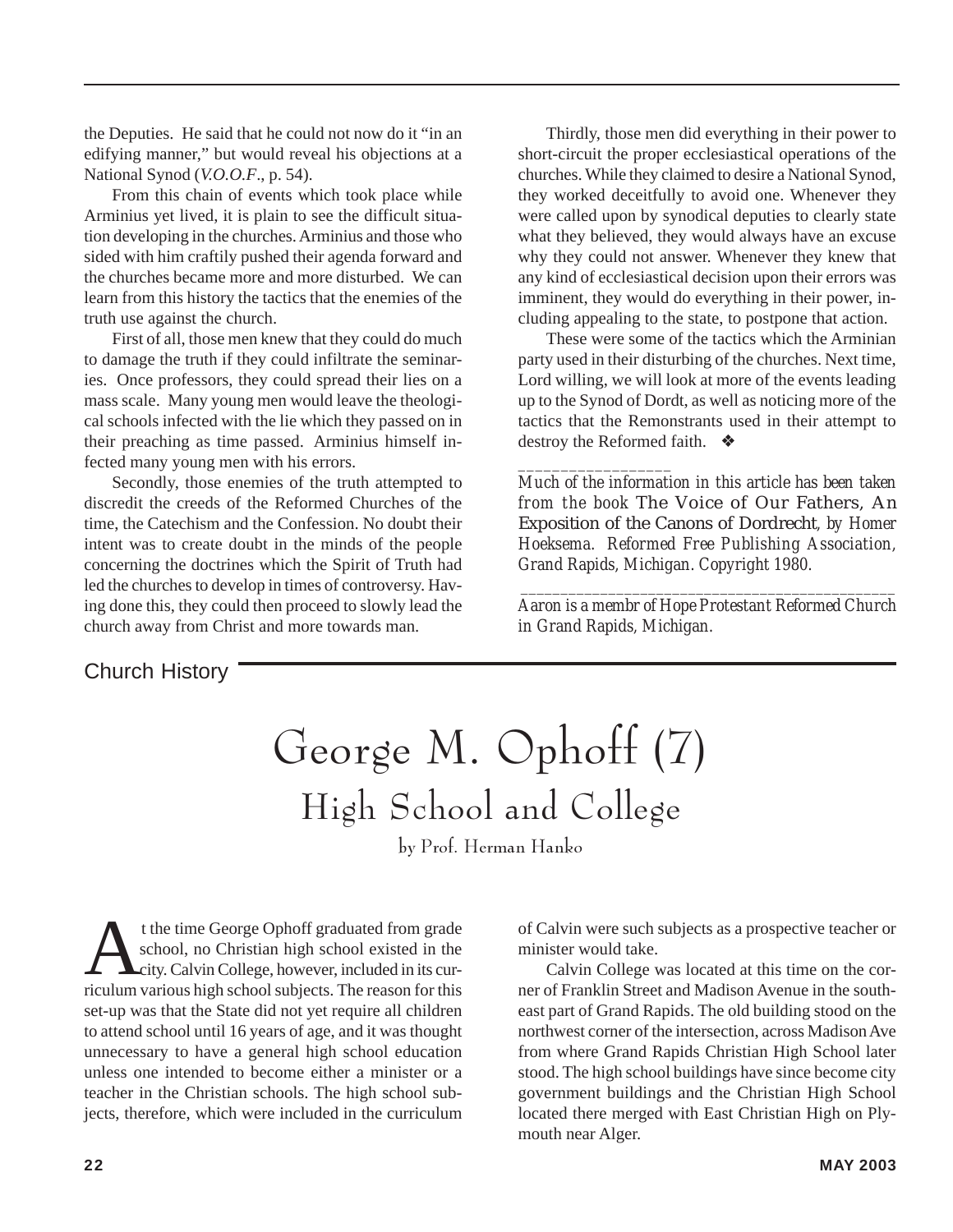George Ophoff enrolled in the high school curriculum with a view to becoming a minister of the gospel. Little is known of how the Lord impressed the desire to become a minister of George's soul. But the call was unmistakable, for there were many interruptions of his schooling, and, from a purely earthly point of view, George could have concluded that God was raising obstacles in his chosen course of study to direct him into vocation other than the ministry.

George's high school education went fairly well, and he graduated in 1909 at the age of 18. It seems that he was, on the whole, a good student and applied himself with some diligence to his studies. But when his high school years were completed, his studies were interrupted, probably due to a lack of finances in the family. The family had grown and brothers and sisters were in grade school. Because the money available for tuition and the needs of the family was severely limited, George had to find work to help support the family.

He found such work in Consumers Ice Company. In the days prior to a general availability of electricity and refrigeration, ice was big business. Huge cakes of ice had been cut during the winter from the Grand River and stored in insulated sheds for summer use. But in some ice plants electricity was already available and ice manufacturing was becoming increasingly big business. Consumers Ice Company later became one of the largest ice companies in the city and only discontinued its services when refrigeration became common.

In my own college days, I worked for an ice company. The ice was made by submerging large cans filled with water into brine that was cooled to far below freezing by huge pumps which pumped ammonia through the brine. When, after a couple of days, the water in the cans had frozen, the cans had to be lifted out of the brine, dunked in water to free the ice from the sides of the can, and then tipped so that a 300 lb. block of ice could be transferred into the ice house where the ice was stored. Ammonia was almost always leaking from the plumbing; the work was difficult and heavy; and the temperature in the ice storage room was zero or below. All day long we went from the ice storage area to the ice-manufacturing area and to the dock (where in the summer the temperatures could reach 100 degrees) on which the ice was cut up to be sold to customers, or ground up and blown into trucks which carried produce to different parts of the country. Precisely how the ice was manufactured by Consumers Ice Company when George worked there we do not know. But it was work quite different from studying in Calvin.

About two years, from 1909 to 1911, George worked in the ice company. The Lord made it possible after two years for George to return to his studies, and he began the normal four year course in Calvin College which served as preparation for Seminary studies.

If those days were anything like my own time in Calvin, the curriculum was demanding for a pre-sem student. Much emphasis was placed on languages. Two years of Dutch were required—although George may have known Dutch well before entering college, for Dutch was still commonly spoken among the people, and it was the language used in the pulpit, the Catechism classes and the Christian schools. Three years of Greek were required: one year of classical Greek grammar, one year of classical Greek reading, and one year of New Testament Greek reading. Latin was required, two full years of it during which classical Latin was read as well as the Latin of the early church fathers.

In additional to languages, a liberal arts education was required, which included two years of philosophy, one year of psychology, and studies in economics, education, literature, sociology and natural science. It was a rigorous schedule designed to produce well-rounded men who were able to assume the responsibilities of a congregation and be able to defend the Reformed faith against attacks from every side.

It is quite likely that the college George attended was genuinely Reformed in most areas, and the education he received was the best from a Reformed perspective available in the country. I look back on my college years, even though the college had lost some of its Re-



*Rev. Ophoff's boyhood home as it looks today.*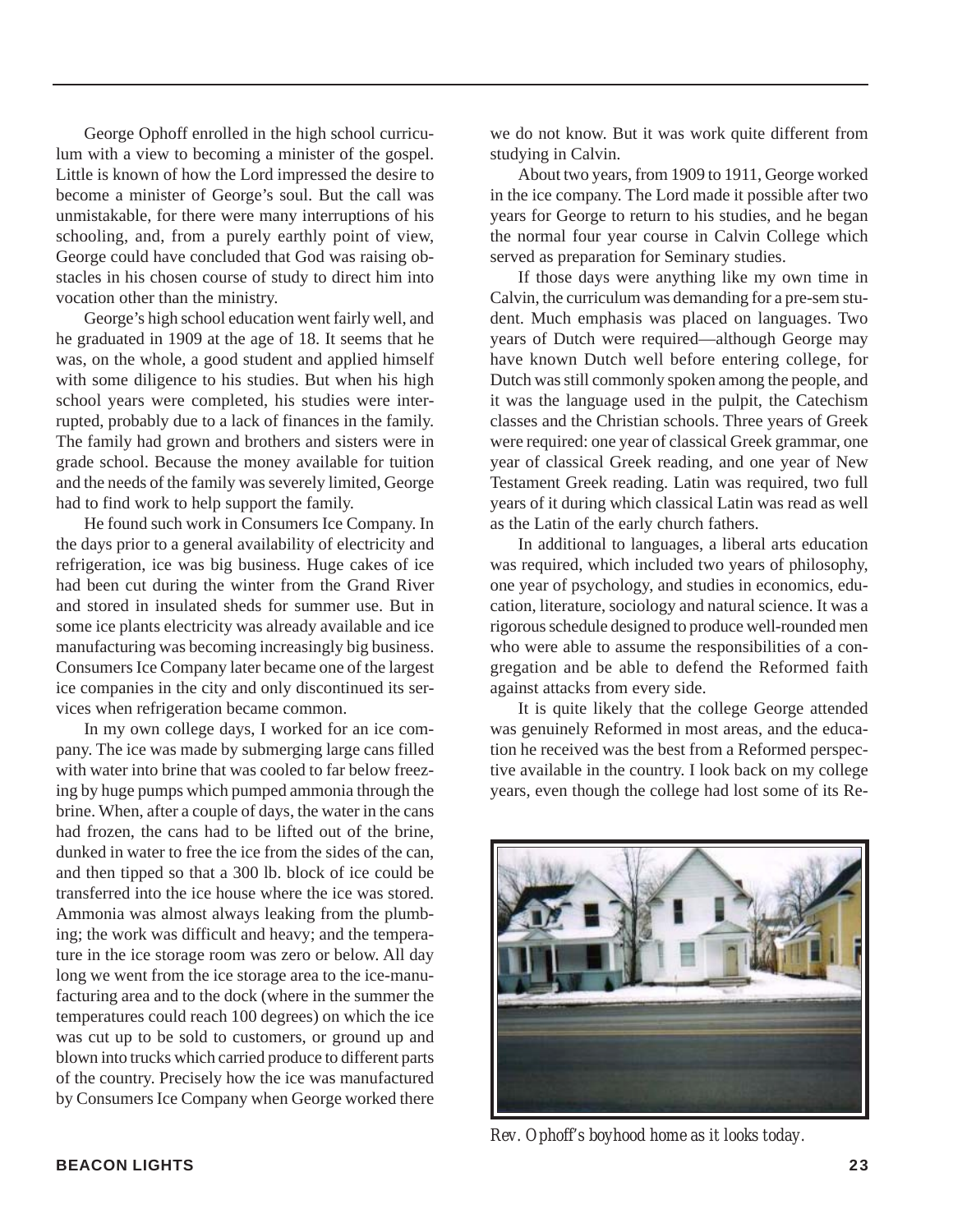formed character, as good years, necessary years, years which went far to equip us for Seminary studies and the ministry of the gospel.

Nevertheless, already the common grace controversy was brewing. Immigrants from the Netherlands who had come under the influence of Dr. Abraham Kuyper and who had imbibed his teachings on common grace, had not only entered the Christian Reformed Church, but had found positions in Calvin College. Discussions of this subject must have taken place frequently in class.

After graduating from college, George's studies were once again interrupted; and once again he went to work for Consumers Ice Company. This hiatus in his studies also lasted about two years. The reason for the interruption is not known, but finances could very well have forced George back into secular work for a time. It seems, however, that his commitment to the ministry never disappeared, even though he must have wondered at times at the ways of God; he returned to his studies as soon as he was able.

During the interval between college and seminary studies two events took place which had a profound effect upon the life and future studies of George Ophoff.

The old Professor Hemkes, now a widower and the story of whose life we discussed earlier, lived alone on the corner of Henry Ave. and Bates St. on the southeast end of town, near Bates Street Christian Reformed Church. Prof. Hemkes had served with distinction as minister of the gospel and professor in Calvin Seminary, but had since retired. In 1916, when George was 25 years old, Prof. Hemkes broke his hip in a fall. This is always a serious matter with older people, but in those days it was even more serious, for modern advances in bone surgery were unknown. Prof Hemkes never walked again.

Someone had to take care of him, and the lot fell on George. There were probably two reasons for this. One reason was that George was the oldest in his family and the care of an invalid grandfather would quite naturally fall on the oldest. Another reason was that George wanted very much to continue his studies, and in the quietness of his grandfather's home he could find the peace and time for study which had been difficult in the hustle and bustle of his own family home. George left home to live on the corner of Henry and Bates with his grandfather. He did not return to the home of his parents.

The influence of Prof. Hemkes was great. Not only could George's grandfather give him the encouragement he needed to take up and persevere in his studies for the ministry, but the aged man, so long busy in the affairs of

the church, could give to the young Seminary student the knowledge of the Reformed faith and the traditions of the churches of the *Afscheiding* which were dear to his heart. It might very well have been that during his stay with his grandfather, George had become somewhat discouraged as he worked for the ice company. This was the second time his studies had been interrupted, and it seems but natural that he would sometimes wonder whether the Lord was actually calling him to the work of the ministry. His grandfather's counsel would have been invaluable as the two of them lived alone.

Although George still worked for a time at a secular job, he soon resumed his studies in the Seminary while, at the same time, he took care of Prof. Hemkes. He entered the Seminary in 1918 at the age of 27. There were many quiet hours in which the two could discuss the faith which they loved. These were good years, in God's providence necessary years, during which George was strengthened and broadened in his knowledge of Scripture and the Reformed faith.

Another event took place shortly after George's seminary studies were started. This was a tragedy of major proportions in the Ophoff family.

Frederick Ophoff, George's father, worked at the Rex Reed Furniture Factory in downtown Grand Rapids in the years when Grand Rapids was the furniture capitol of the world. In 1919 a huge explosion tore apart the factory where Frederick worked. The explosion took place while the plant was in operation, but in a part of the shop sufficiently distant from the spot were Frederick worked that he could escape the inferno unharmed. He worked in the painting and varnishing department. After escaping from the building, he remembered a very precious watch which he had laid on the bench on which he worked and, which, in his haste, he had left behind. Calculating that he could enter his department before the flames reached it to save his watch, he plunged back into the building against the advice of the onlookers and fellow workers. He did not succeed. An explosion tore apart that part of the shop he had entered and he was badly burned. He died that same day at the age of 52.

The tragedy for the family was great, for he left a widow and eight children. Their only means of support from that time on was a small pension from the shop which could not possibly be stretched to cover the needs of the family. But the children were growing up and they were able to find work to add to the family income, and God cared for them as He promised to care for the poor, and especially the widows.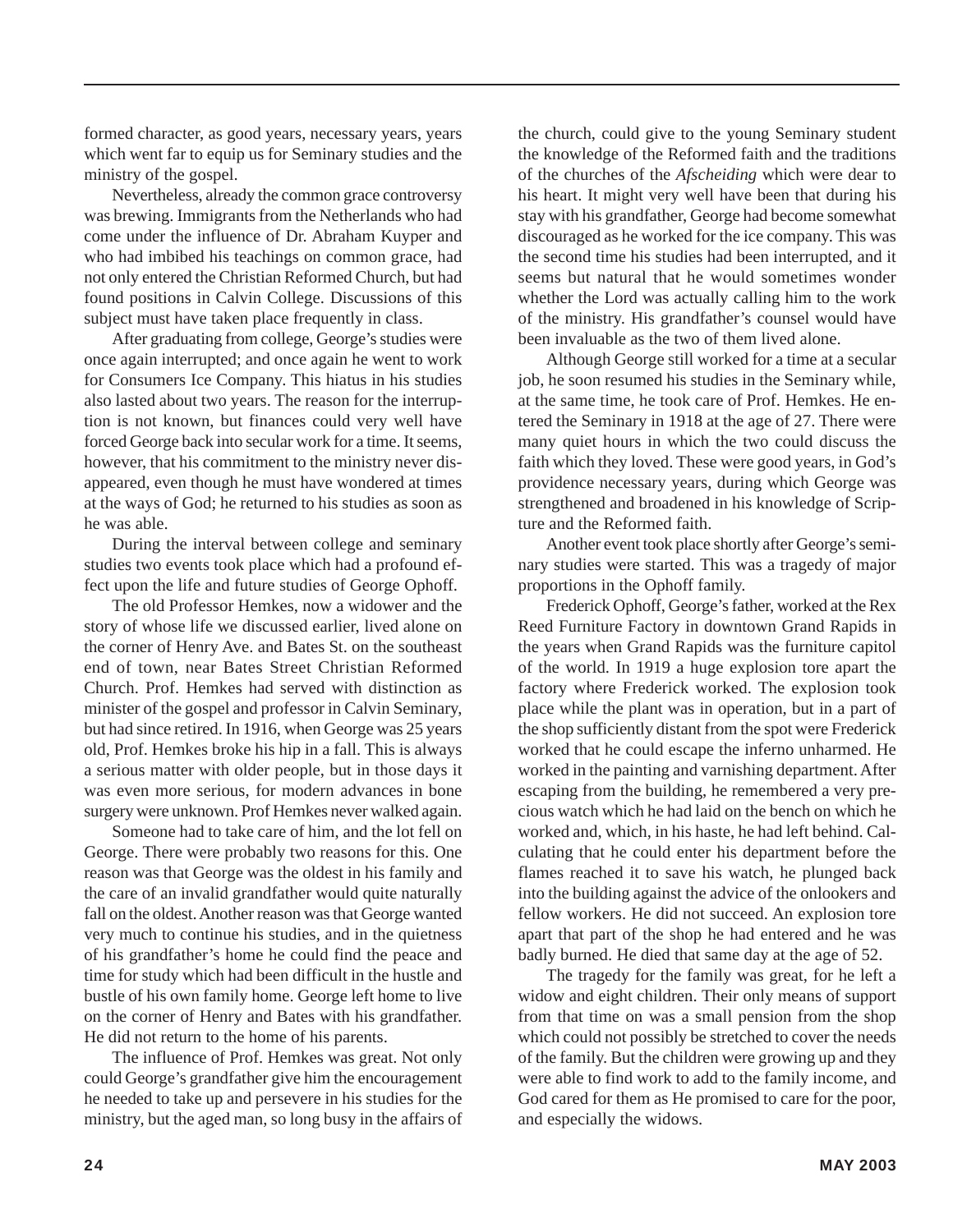But now the family was also deeply involved in George's studies and wholly behind him in his goal of the ministry. His studies were not interrupted; his stay with his grandfather continued; and George was not expected to contribute to the family support.

Having known Rev. Ophoff personally and having studied under him, it seems to me in retrospect that, while Rev. Ophoff never mentioned this tragedy in class (and I did not learn of it until I was doing research on Rev. Ophoff's life), that this death of his father was the occasion for George to experience personally the sufferings of God's people and learn to explain them in the light of God's Word. It seemed to me in the years when he was my professor that he had an uncanny knowledge of and sympathy for those in suffering which he may very well have learned when God took away his father and left his family destitute. God uses all our experiences to prepare us for our calling in His kingdom.  $\triangleleft$ 

*\_\_\_\_\_\_\_\_\_\_\_\_\_\_\_\_\_\_\_\_\_\_\_\_\_\_\_\_\_\_\_\_\_\_\_\_\_\_\_\_\_\_\_\_\_\_\_\_\_\_ Prof. Hanko is a professor emeritus of the Protestant Reformed Seminary.*

**BEACON LIGHTS 25** Gems of the Month Mother's Day  $\mathcal{C}$  /  $\mathcal{U}$  hy do you honor Mom today? Because she gave you birth, Because she fed and clothed you, Does that comprise her worth? *G y* our Heavenly Father chose her<br>To fill this special place,<br>That you might he instructed That you might be instructed In His ways and by His grace. Ger labors are not easy,<br>Her griefs, oft hard to bear,<br>Yet strengthaned in her duty Yet strengthened in her duty She continues in her care. D o not begrudge, but thank her For correction that she gave, For God so uses mothers That their children He may save.  $\mathscr{D} \mathscr{L}$ es, show your mother honor Rise up and call her blest; For she's the instrument God gave That He might be confessed. by Thelma Westra My Mother *I* y mother is kind,<br>I And loving in every way,<br>Mumathar is than My mother is there, To listen to what we say. *M* y mother hurries about,<br>*M* Doing what we ask,<br>My mother listens to our needs My mother listens to our needs, And hastens to do every task.  $\widetilde{\mathscr{D}}$  ut sometimes we do not listen,  $\mathcal I$  To what she has to say, She is only trying, To lead us in God's way. *C* e thank Thee, Lord for mothers,<br>Christians, who tell us what is right,<br>Wha tell us we wont love Thee Who tell us we must love Thee, To love thee with all our might. by Shauna Schut (written 1997, age 12)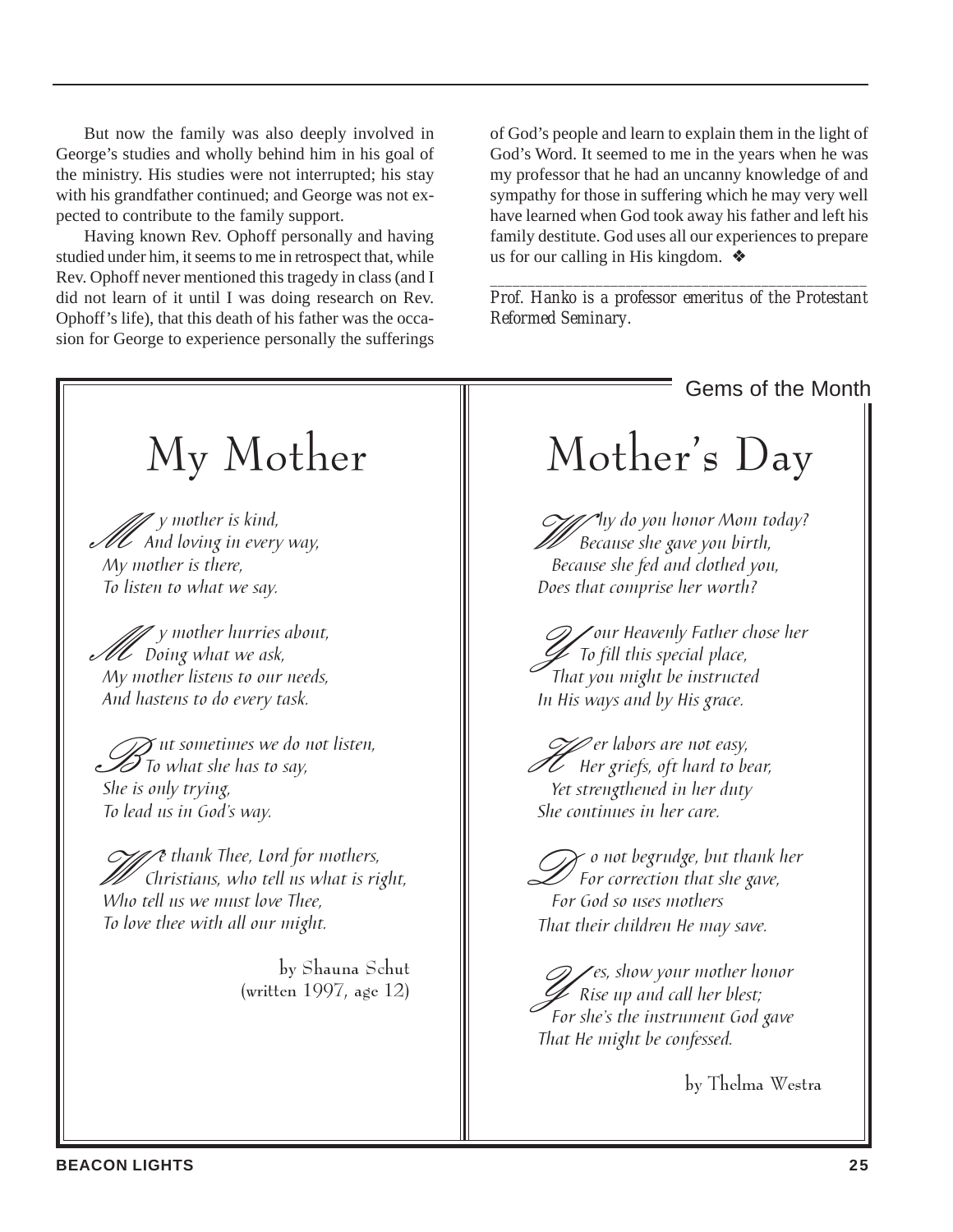## **2003 Protestant Reformed Young People's Convention**

Date: August 14-19, 2003 Location: Estes Park, Colorado Host: Loveland Protestant Reformed Church

> Theme: "**Surrounded by God**" Theme Text: Psalm 125: 1 & 2 Theme Song: Psalter #354

### Speakers:

Prof. Russell Dykstra "God is Our Protector" Rev. Doug Kuiper "The Character and Responsibility of God's People" Rev. Ron Hanko "The Preservation of God's People"

> We are now accepting applications for those interested in chaperoning.

Look for more information regarding this years convention at www.prca.org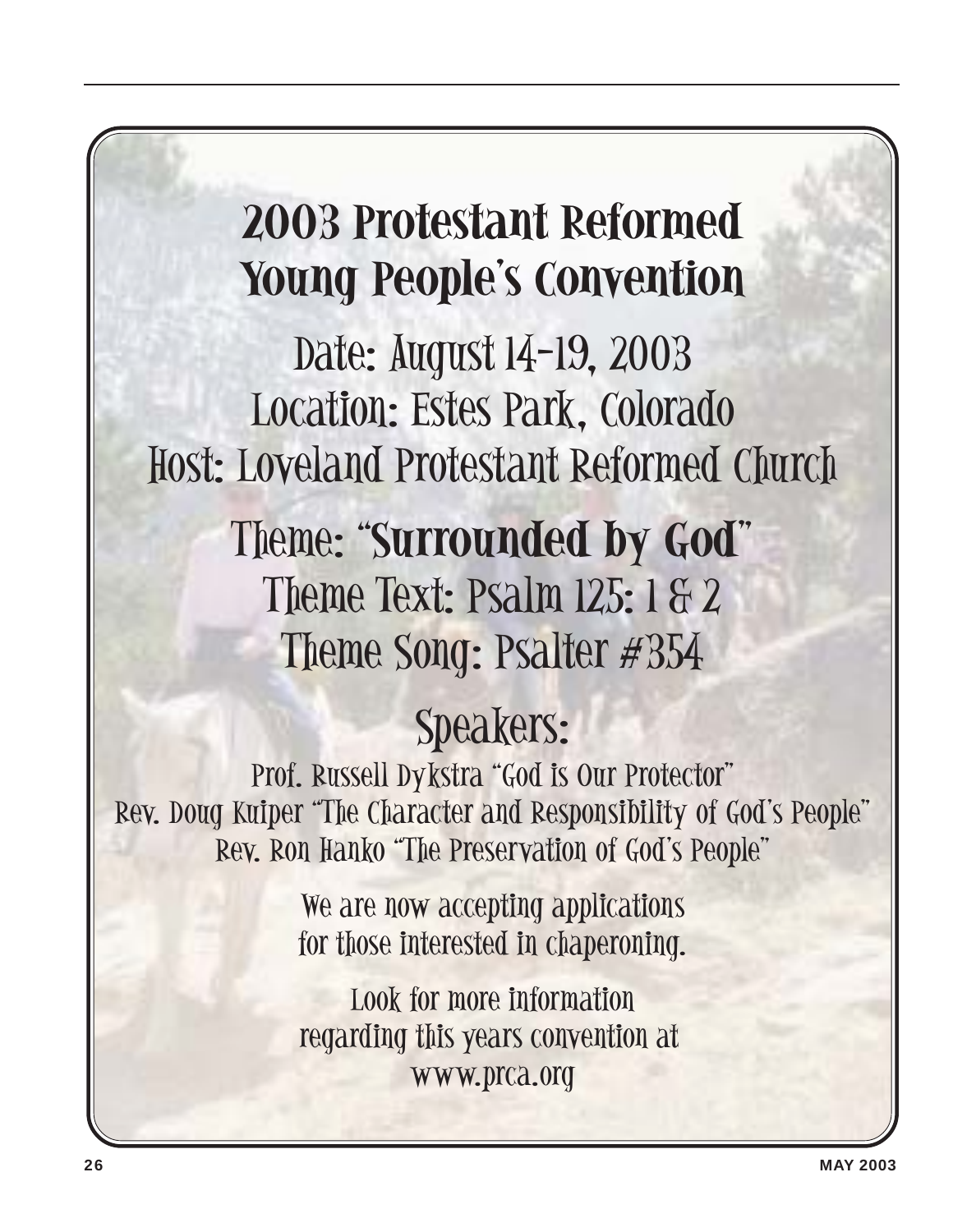### The Cannon of Canons

Henry saw the open Psalter on the desk. It was open to a section in the back. "Hm. C-A-N-O-N-S. Canons?"

Henry's father walked into the room and picked up the Psalter, starting to read where he had left off.

"Hey, Dad, what's the Canons?" Henry asked. "Are those the big guns that go *BOOM*?"

His father smiled. "No, that cannon is spelled a little differently. But these canons are just as important for our defense—our defense of the truth of God's Word." He flipped through the pages with Henry. "There's a First Head, a Second, a Third and Fourth, and a Fifth. Each section was written to defend different parts of the doctrine that we hold dear."

"When was it written?"

"In 1618 to 1619. That was almost 400 years ago! But it was only 100 years after the Reformation, and already wolves were coming into the church and doing great damage to the truth—and to the sheep. But God is faithful. He guided men of His truth to see that truth more clearly, and to defend it over against the lie. So now this defense is written down for all of us."

"Why are you studying it, Dad?"

"Because the same lies are out there today. And because as God continues to guide us into His truth, we have to know the truth and creeds that have already been set down. He will keep leading us on the same path not on a different one." He paused. "Do you want to defend the truth of Scripture?"

Henry nodded. He knew he loved the Word of God. He knew that some day he wanted to know and understand the Canons more, too.

"In the defense of the truth we see the truth even more clearly," his father added, "and that's a wonderful thing!" ❖

Kids' Page **The Contract Contract Contract Contract Contract Contract Contract Contract Contract Contract Contract Contract Contract Contract Contract Contract Contract Contract Contract Contract Contract Contract Contract** 



by Connie Meyer

#### **Find these underlined words from John 16:12- 14 in the puzzle below:**

"I have yet many things to say unto you, but ye cannot bear them now. Howbeit when he, the Spirit of truth, is come, he will guide you into all truth: for he shall not speak of himself; but whatsoever he shall hear, that shall he speak: and he will shew you things to come. He shall glorify me: for he shall receive of mine, and shall shew it unto you."

|               |     |              | WTORUTGSAY          |         |         |    |                |
|---------------|-----|--------------|---------------------|---------|---------|----|----------------|
|               |     |              | WHYMAI              |         | R A E B |    |                |
|               | E I |              | A N Y E T U         |         |         | W  | $\Omega$       |
| S.            |     |              | N L T O B H L T     |         |         |    | S              |
| Y             |     |              | G I L S W V N G     |         |         |    | $_{\rm H}$     |
| $\Omega$      |     |              | S L M G O U R U     |         |         |    | A              |
|               |     |              | K A E P S H E W I L |         |         |    |                |
| T             |     |              | R U T H U W V       |         |         | D  | $\blacksquare$ |
| $\mathcal{C}$ |     |              | O M E V I E C E     |         |         |    | $\overline{R}$ |
|               | Y Y | $\mathbf{F}$ | $\mathbf{I}$        | R O L G |         | S. | R              |
|               |     |              |                     |         |         |    |                |

*\_\_\_\_\_\_\_\_\_\_\_\_\_\_\_\_\_\_\_\_\_\_\_\_\_\_\_\_\_\_\_\_\_\_\_\_\_\_\_\_\_\_\_\_\_\_ Connie is the mother of 5 children and a member of Hope Protestant Reformed Church in Grand Rapids, Michigan.*